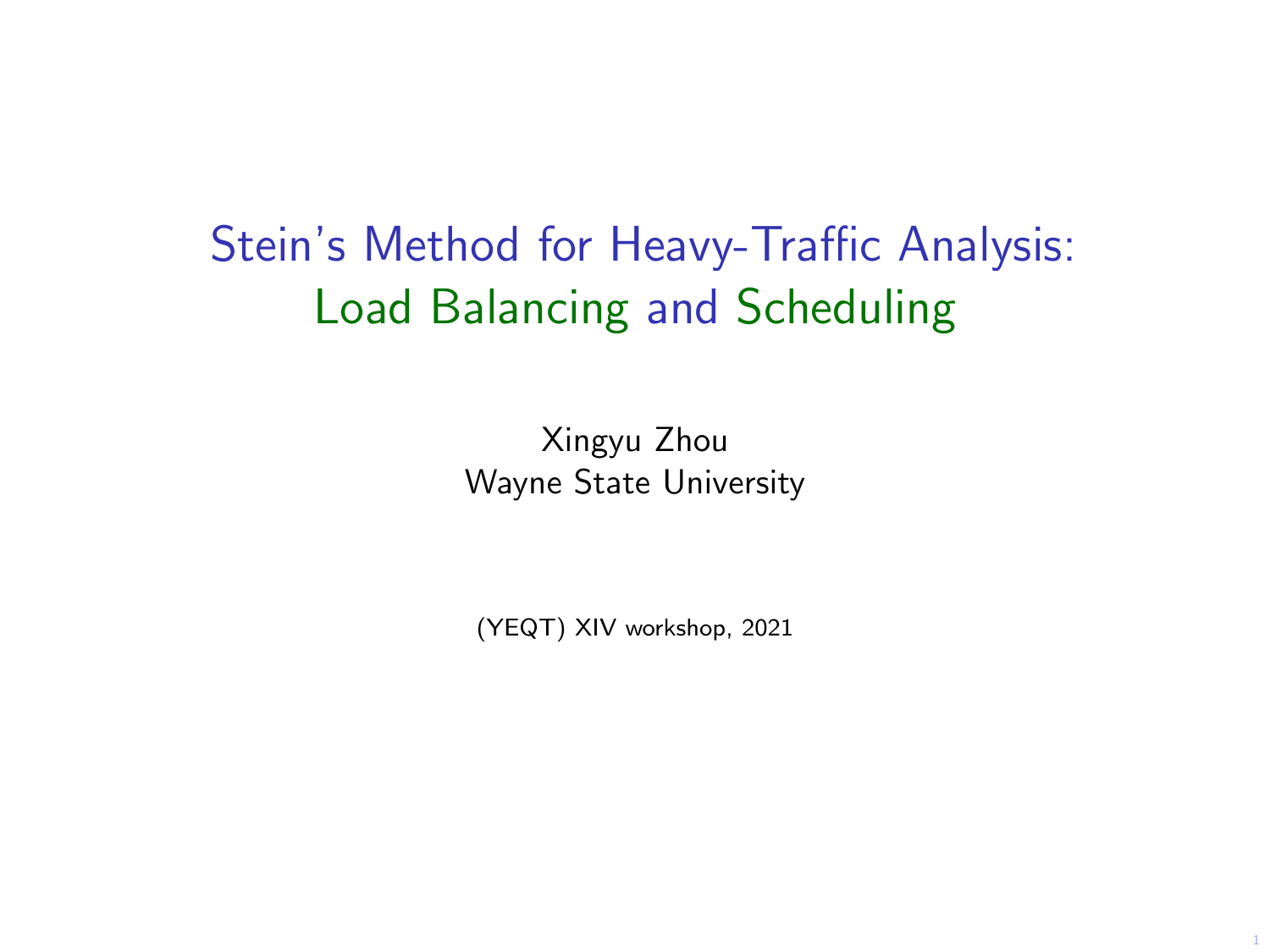# Backgrounds: heavy-traffic analysis of queueing systems

Diffusion approximations: process-level convergence to a (regulated) Brownian motion

- $\triangleright$  A large amount of works. To name a few: [Kingman'62, Foschini and Salz'78, Reiman'84, Kelly and Laws'93, Bramson'98, Kang and Williams'12]
- It can capture the transient behavior of the queueing systems  $\bigcirc$
- $\blacktriangleright$  However, steady-state distribution convergence needs more care, i.e., interchange-of-limits  $\odot$

Can we directly work on steady state?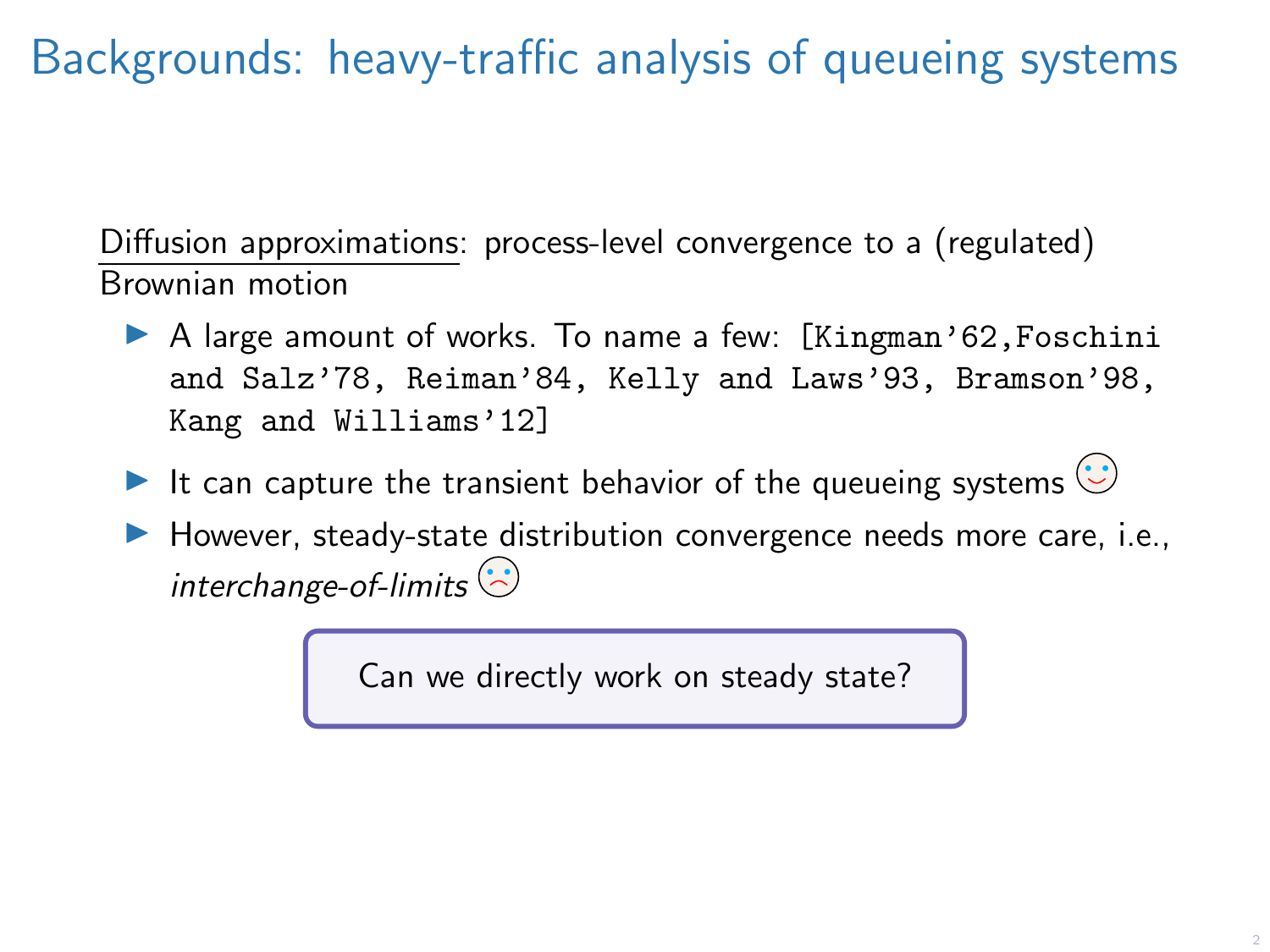## Backgrounds: heavy-traffic analysis of queueing systems

Drift method: set the mean drift of a test function to zero in steady state

- Introduced in [Eryilmaz and Srikant'12] with many recent follow-ups and extensions, see [Maguluri and Srikant'16, Wang et al'18, Xie and Lu'15, Wang et al'16, Zhou et al'19]
- $\triangleright$  Combined with *state space collapse*, establish first moment (and in general nth moment) optimality in steady state  $\odot$
- $\blacktriangleright$  However, no explicit characterization of the steady-state distribution

Can we directly say something about steady-state distribution?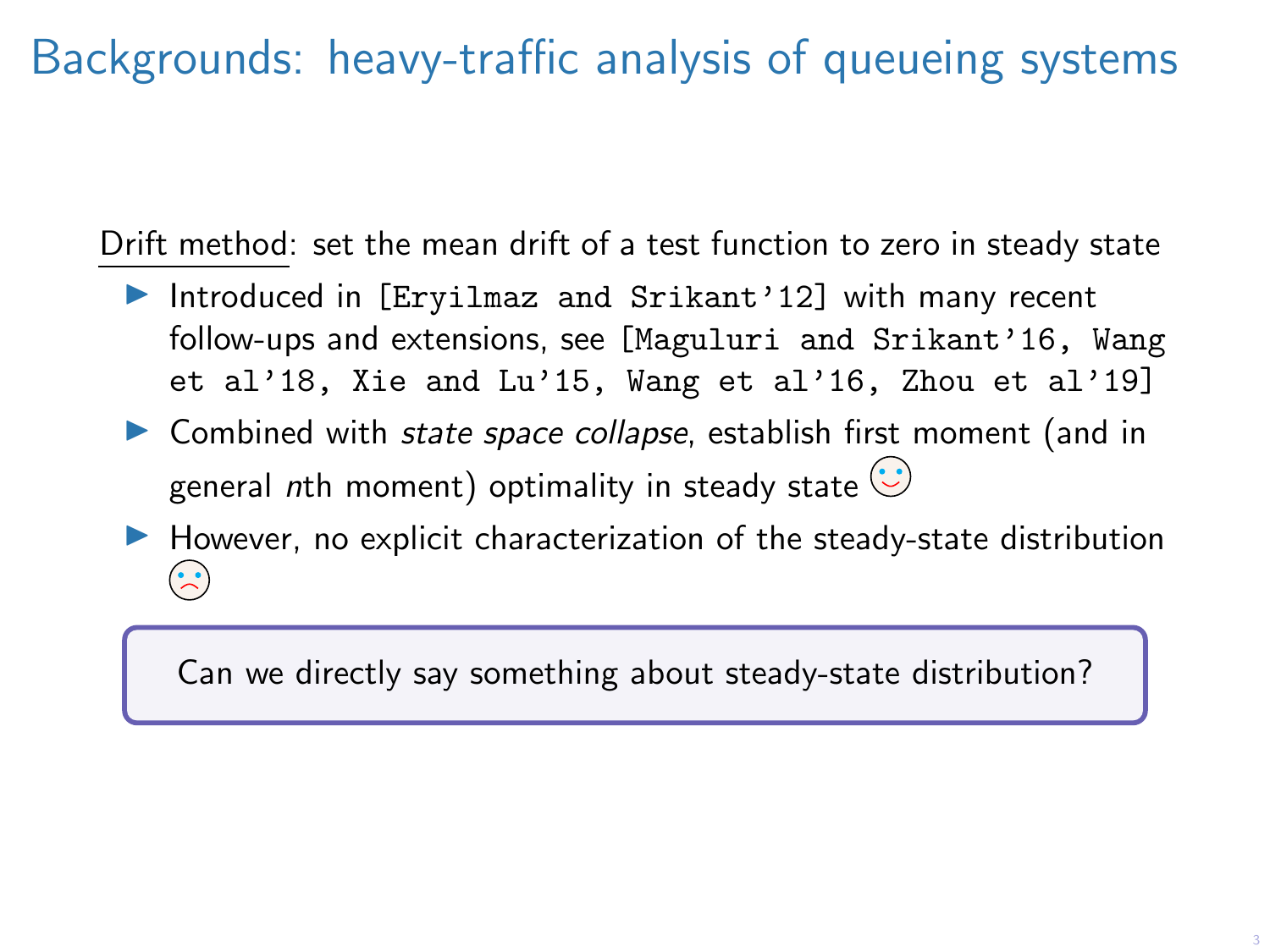# Backgrounds: heavy-traffic analysis of queueing systems

Transform method: choose exponential function as the test function

- Introduced in [Hurtado-Lange and Maguluri'18]
- $\triangleright$  Convergence of MGF implies convergence of stationary distribution  $\odot$
- $\blacktriangleright$  However, it needs more work and no explicit characterization of convergence rate  $\odot$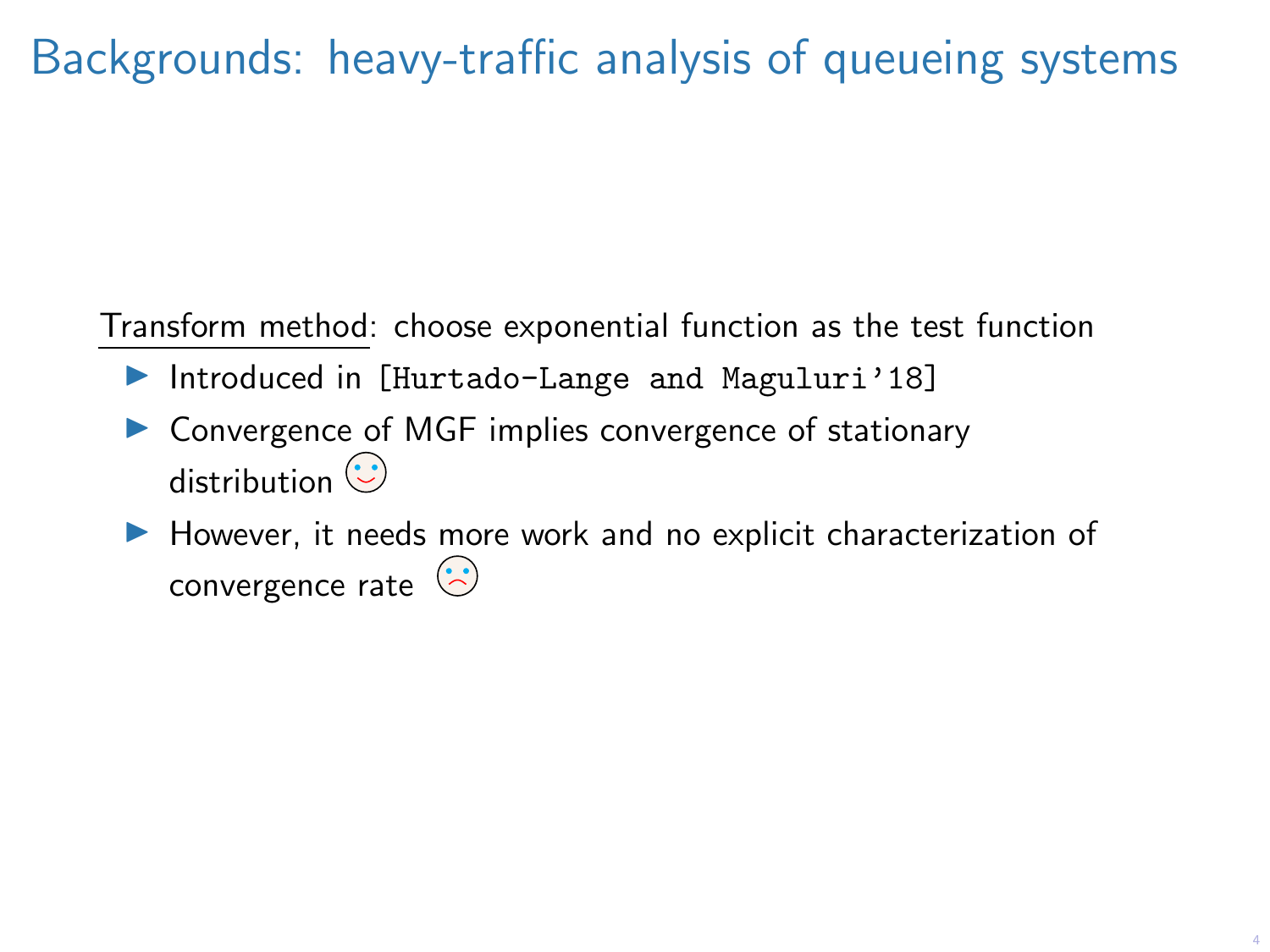We are particularly interested in the following questions:

Q1: Can we directly establish convergence of stationary distribution and convergence rate in heavy traffic?

Q2: Can we maintain the same simplicity of drift method in the analysis?

Q3: Can the same analysis be applied to various systems, e.g., load balancing and scheduling?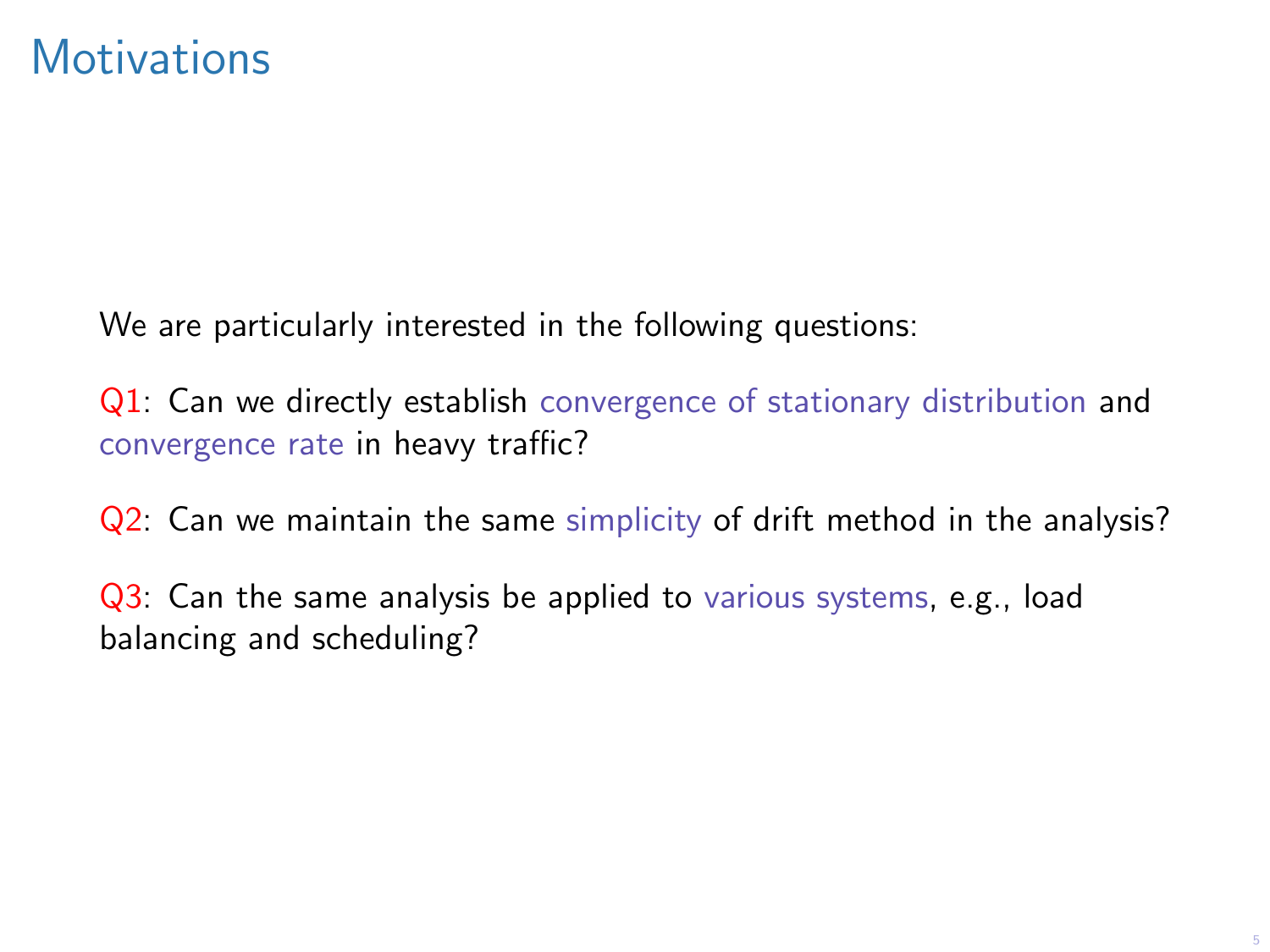### Main Results

Stein's method allows us to address all the questions:

Q1: Can we directly establish convergence of stationary distribution and convergence rate?

-  $d_W(f(\bar Q^{(\varepsilon)}),Z)=O(g(\varepsilon))$ , convergence in Wasserstein distance

Q2: Can we maintain the same simplicity of drift method in the analysis?

- key established bounds in drift method  $+$  routine Stein's method
- i.e., strong results come for free

Q3: Can the same analysis be applied to various systems, e.g., load balancing and scheduling?

- LB: traditional heavy-traffic, many-server heavy-traffic
- Scheduling: Max-Weight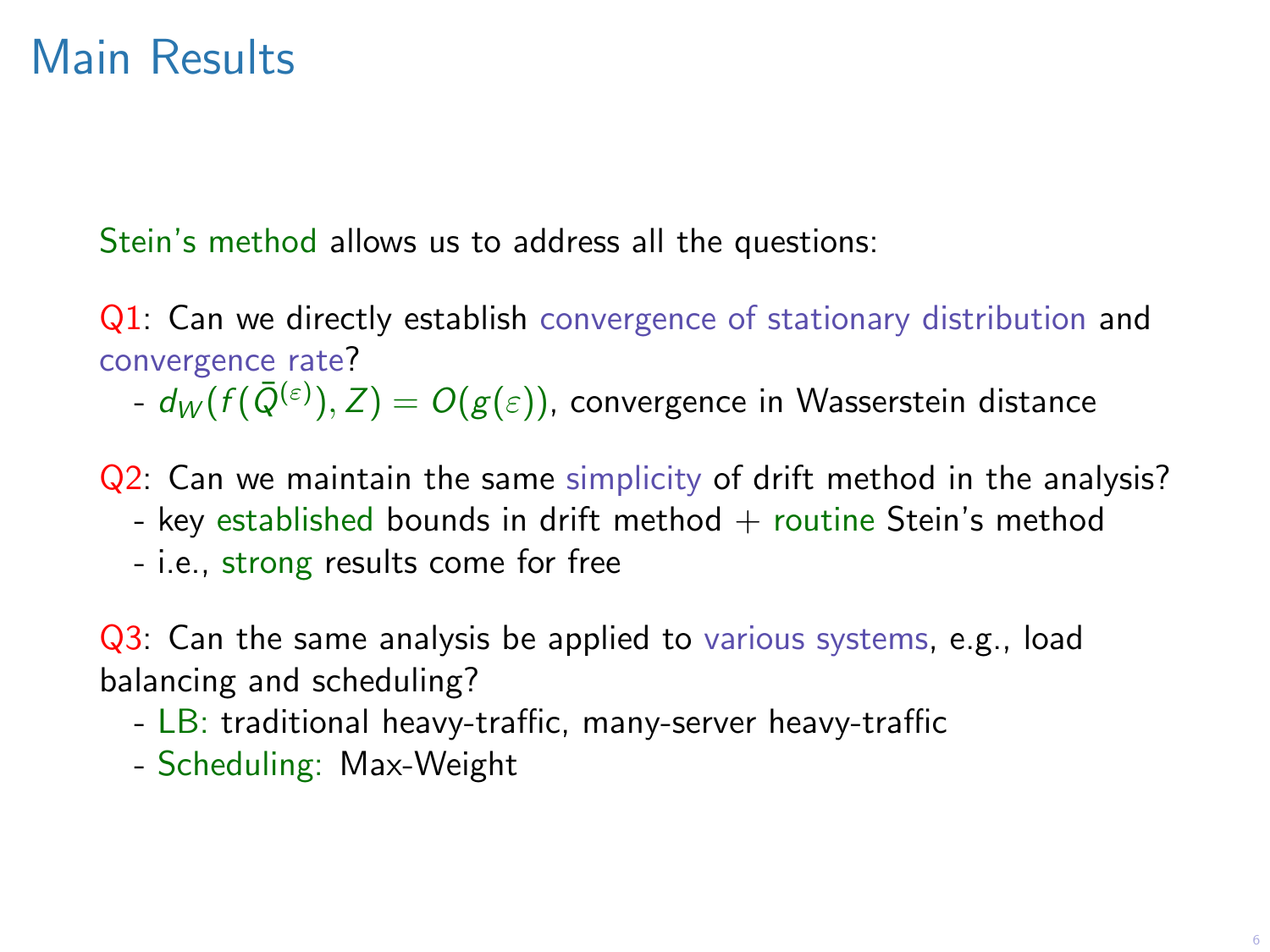# The punchline...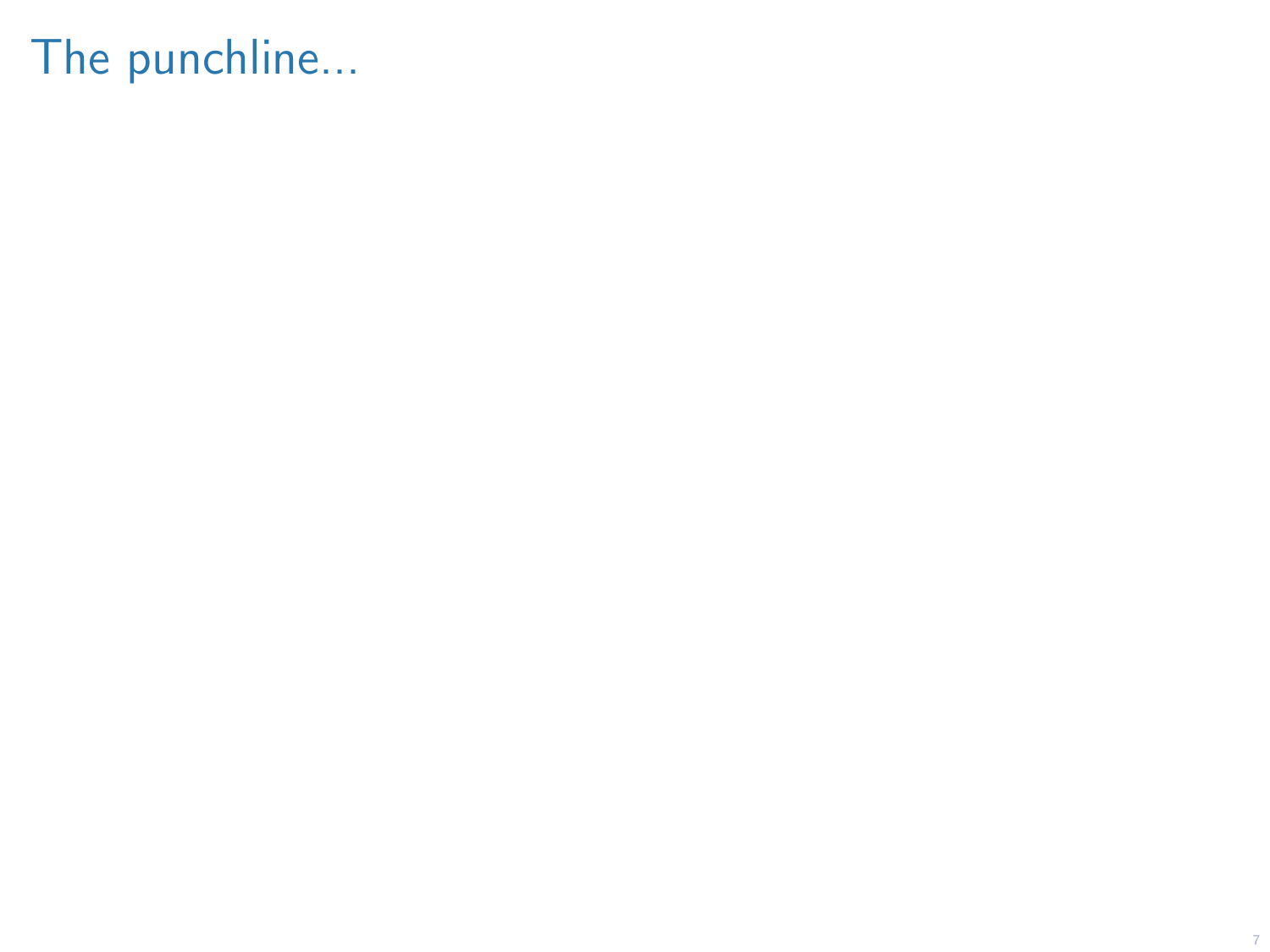## The punchline...



Bounds from drift method **Convergence** of stationary distribution with convergence rates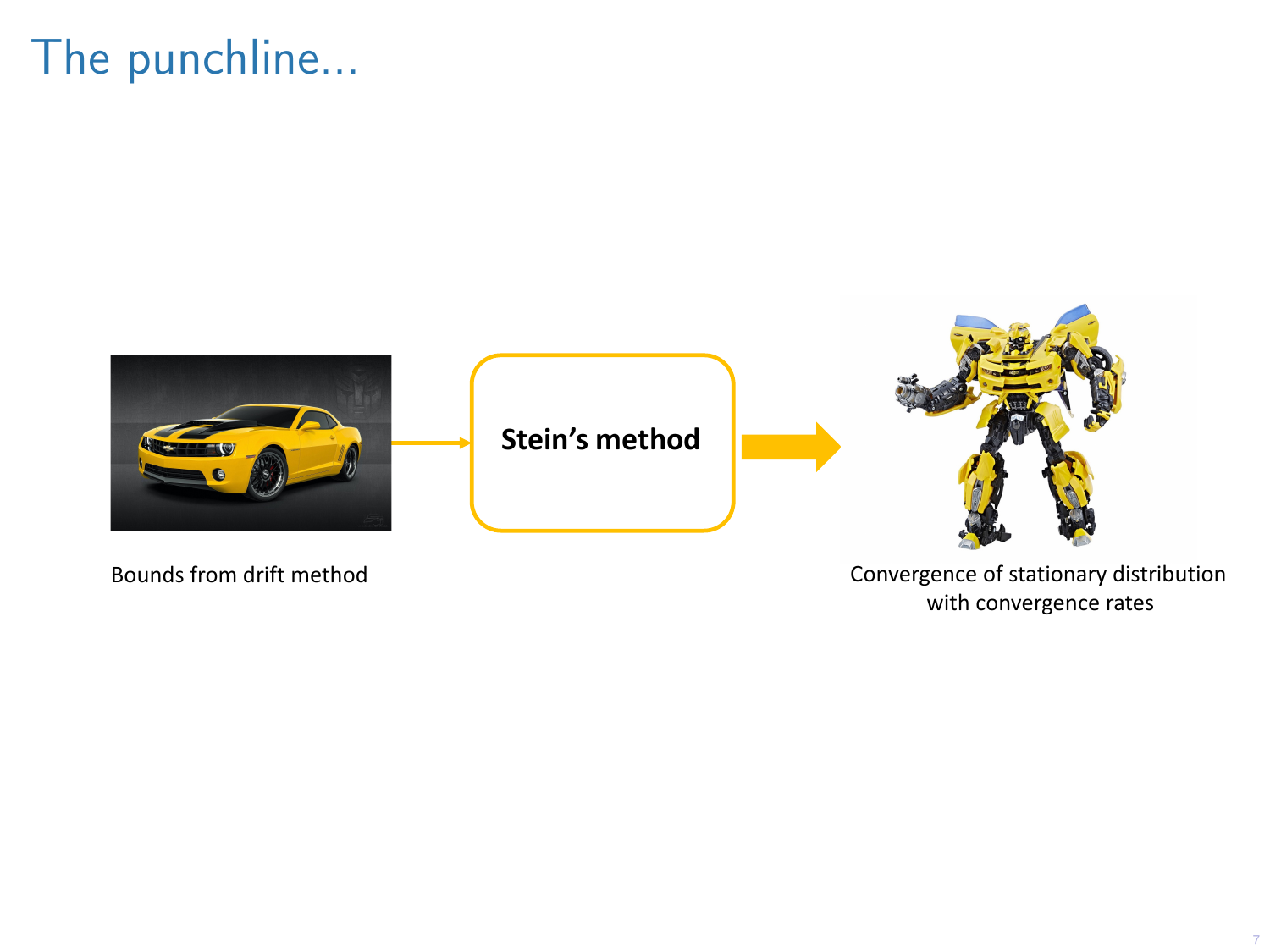#### A gentle start: single-server system

- $\triangleright$  Consider a discrete-time single server system
- $\blacktriangleright$  a(t) i.i.d integer arrival (mean  $\lambda$ ) and  $s(t)$  i.i.d integer potential service (mean  $\mu$ )

$$
\blacktriangleright q(t+1) = q(t) + a(t) - s(t) + u(t)
$$

- ► Let  $\varepsilon = \mu \lambda$  and denote  $\varepsilon$ -parameterized system  $\{q^{(\varepsilon)}(t)\}$
- Let  $\bar{q}^{(\varepsilon)}$ ,  $\bar{a}^{(\varepsilon)}$  and  $\bar{s}$  be random variables in steady state

$$
\triangleright \frac{\text{Statistics: } \mathbb{E}\left[\bar{a}^{(\varepsilon)}\right] = \lambda^{(\varepsilon)}, \text{Var}[\bar{a}^{(\varepsilon)}] = (\sigma_a^{(\varepsilon)})^2, \mathbb{E}\left[\bar{s}\right] = \mu \text{ and } \overline{\text{Var}[\bar{s}]} = \sigma_s^2
$$

**The goal**: show that  $\varepsilon\bar{q}^{(\varepsilon)}$  converges to an exponential distribution as  $\varepsilon \to 0$  with rate  $g(\varepsilon)$ 

Note 1: For continuous-time systems  $(M/G/1, G/G/1)$ , Stein's method was first adopted in [Gaunt and Walton'20] Note 2: Our analysis is mainly based on the framework of Stein's method developed in [Braverman et al' 17]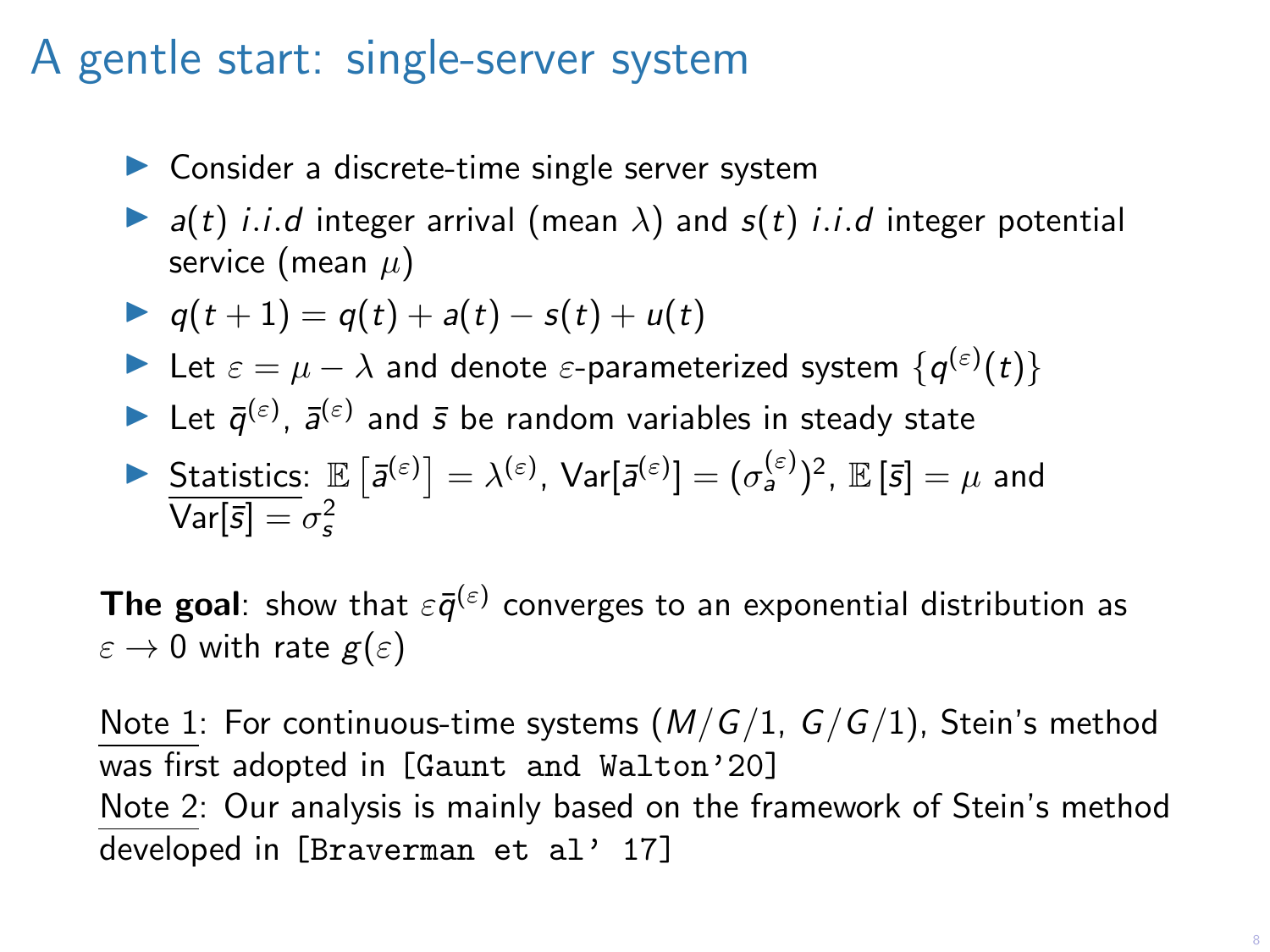#### A gentle start: single-server system

#### Theorem

Consider the single-server system as described above with  $a(t) \leq A_{max}$ ,  $s(t) \leq S_{max}$  and  $Z \sim Exp(\frac{2}{(e^{(\varepsilon)})^2})$  $\frac{2}{(\sigma_s^{(\varepsilon)})^2+\sigma_s^2}$ ). Then, there exists a constant K such that

$$
d_W(\varepsilon\bar{q}^{(\varepsilon)},Z)\leq K\varepsilon,
$$

where

$$
d_W(X, Y) = \sup_{h \in Lip(1)} |E[h(X)] - E[h(Y)]|,
$$

and for a metric space,  $Lip(1) = \{h : \mathcal{S} \to \mathbb{R}, |h(x) - h(y)| \le d(x, y)\}.$ 

Note: Convergence under Wasserstein distance implies the convergence in distribution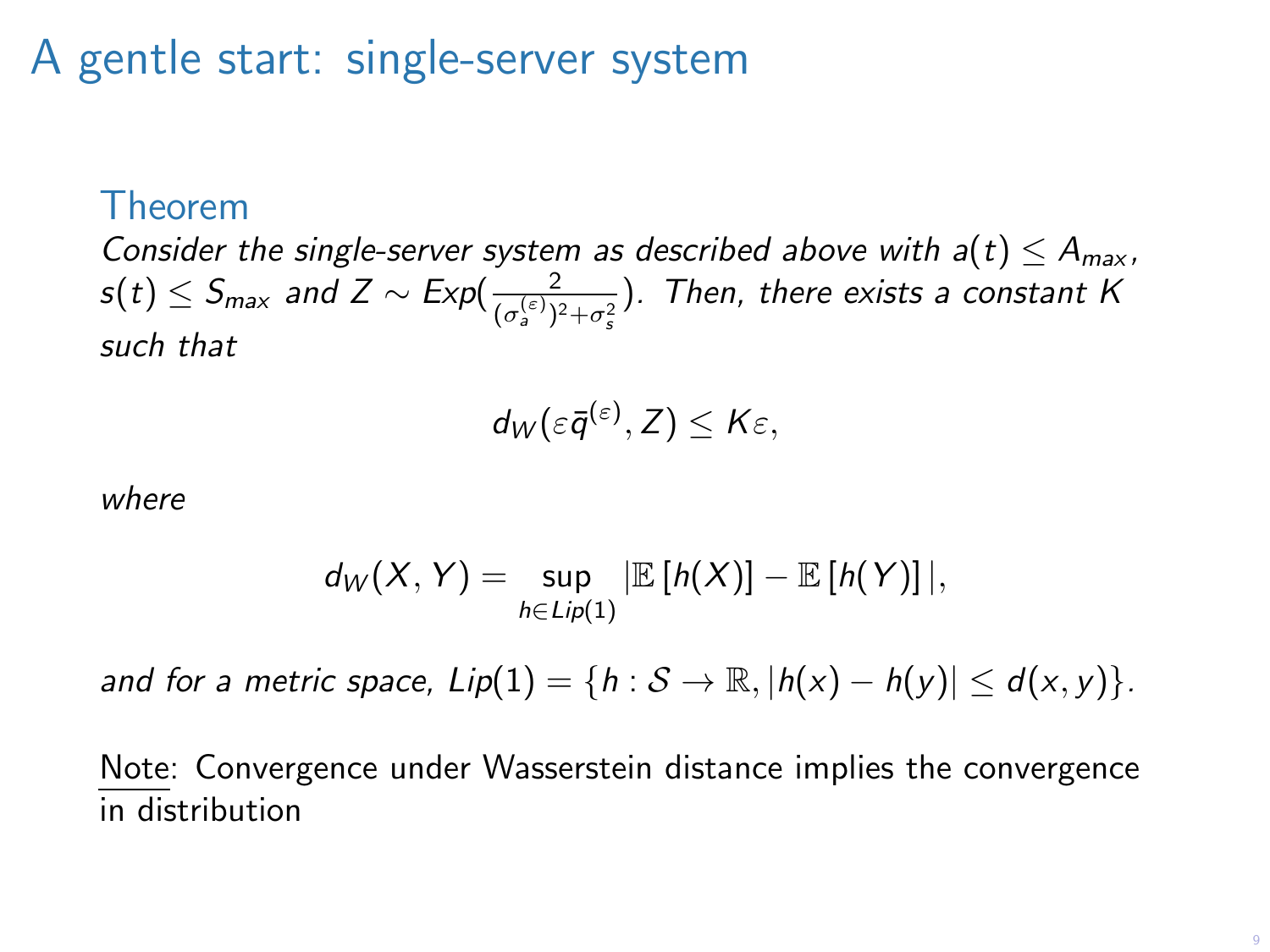**Step 1: Stein's equation** (or Poisson equation).  $f'_{h}(0) = 0$  and

$$
\frac{1}{2}\sigma^2 f''_h(x) - \theta f'_h(x) = h(x) - \mathbb{E}[h(Z)]
$$

#### Intuitions: two views

► characterizing equation for exponential distribution:  $Z \sim \text{Exp}(\frac{2\theta}{\sigma^2})$ , i.e., with mean of  $\frac{\sigma^2}{2\theta}$  $\frac{\sigma}{2\theta}$ , then

$$
\mathbb{E}\left[\frac{1}{2}\sigma^2 f''(Z) - \theta f'(Z) + \theta f'(0)\right] = 0 \tag{1}
$$

holds for all functions  $f : \mathbb{R}^+ \to \mathbb{R}$  with Lipschitz derivative

► generator of RBM:  $Z \sim \text{Exp}(\frac{2\theta}{\sigma^2})$  is stationary distribution of RBM with drift  $\theta$  and variance  $\sigma^2$  with generator being

$$
Gf(x) = \frac{1}{2}\sigma^2 f''(x) - \theta f'(x) \text{ for } x \ge 0 \text{ and } f'(0) = 0 \qquad (2)
$$

In steady-state,  $\mathbb{E}_{x\sim z}Gf(x) = 0$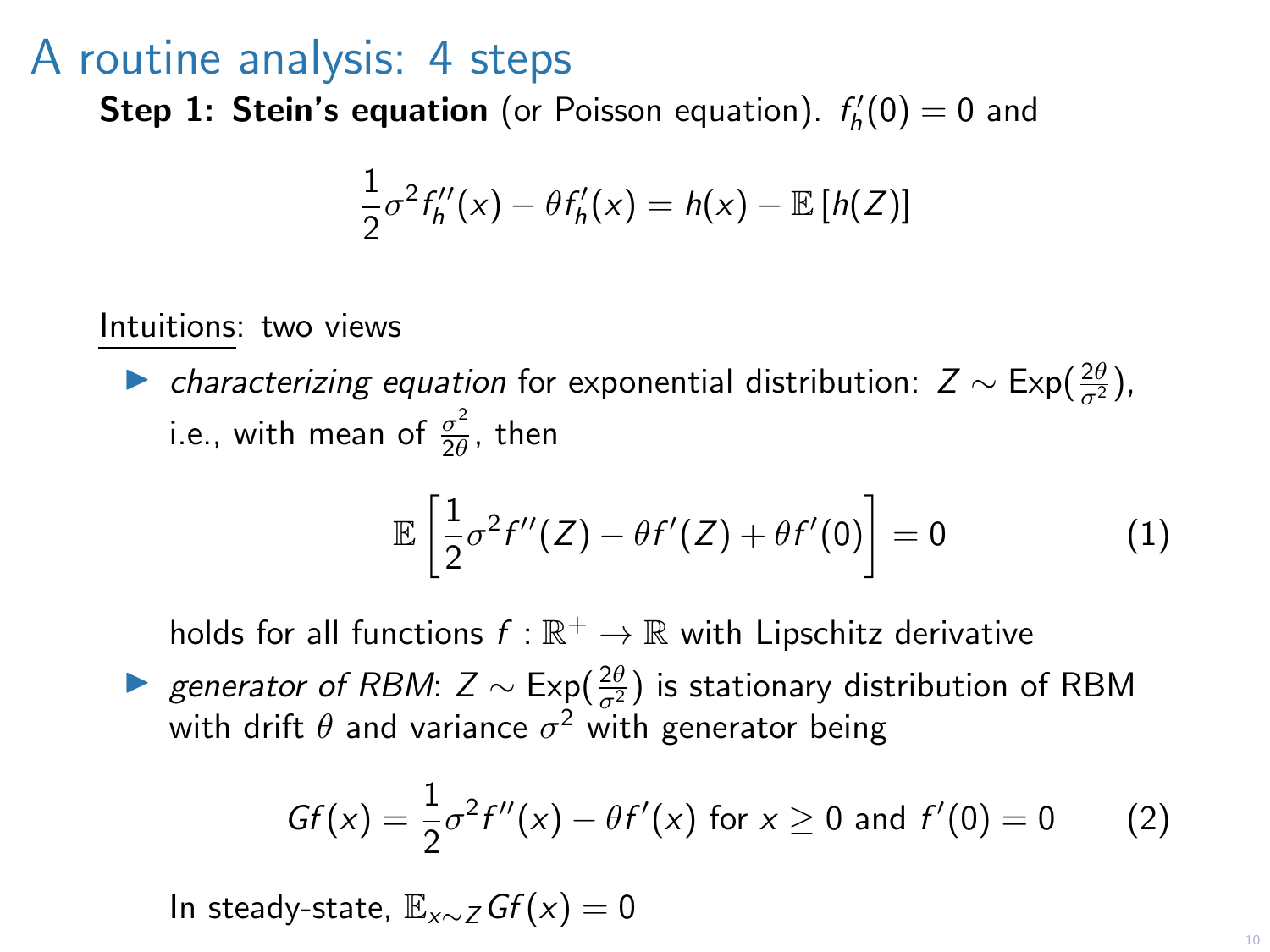Step 2: Generator coupling. replace x in Stein's equation by  $\varepsilon\bar{\mathsf{q}}^{(\varepsilon)}$ 

$$
\mathbb{E}\left[h(\varepsilon\bar{q})\right]-\mathbb{E}\left[h(Z)\right]=\mathbb{E}\left[\frac{1}{2}\sigma^2f^{\prime\prime}_h(\varepsilon\bar{q})-\theta f^{\prime}_h(\varepsilon\bar{q})\right]
$$

Add the 'generator' (or drift) of the single-server system (which is zero in steady state) to RHS, i.e.,

$$
\mathbb{E}\left[h(\varepsilon\bar{q})\right]-\mathbb{E}\left[h(Z)\right]=\mathbb{E}\left[\frac{1}{2}\sigma^2f''_h(\varepsilon\bar{q})-\theta f'_h(\varepsilon\bar{q})-(f_h(\varepsilon\bar{q}(t+1))-f_h(\varepsilon\bar{q}(t)))\right]
$$

Intuitions: reduces to the distance between two generators  $-$  one is generator for RBM, the other is our single-server system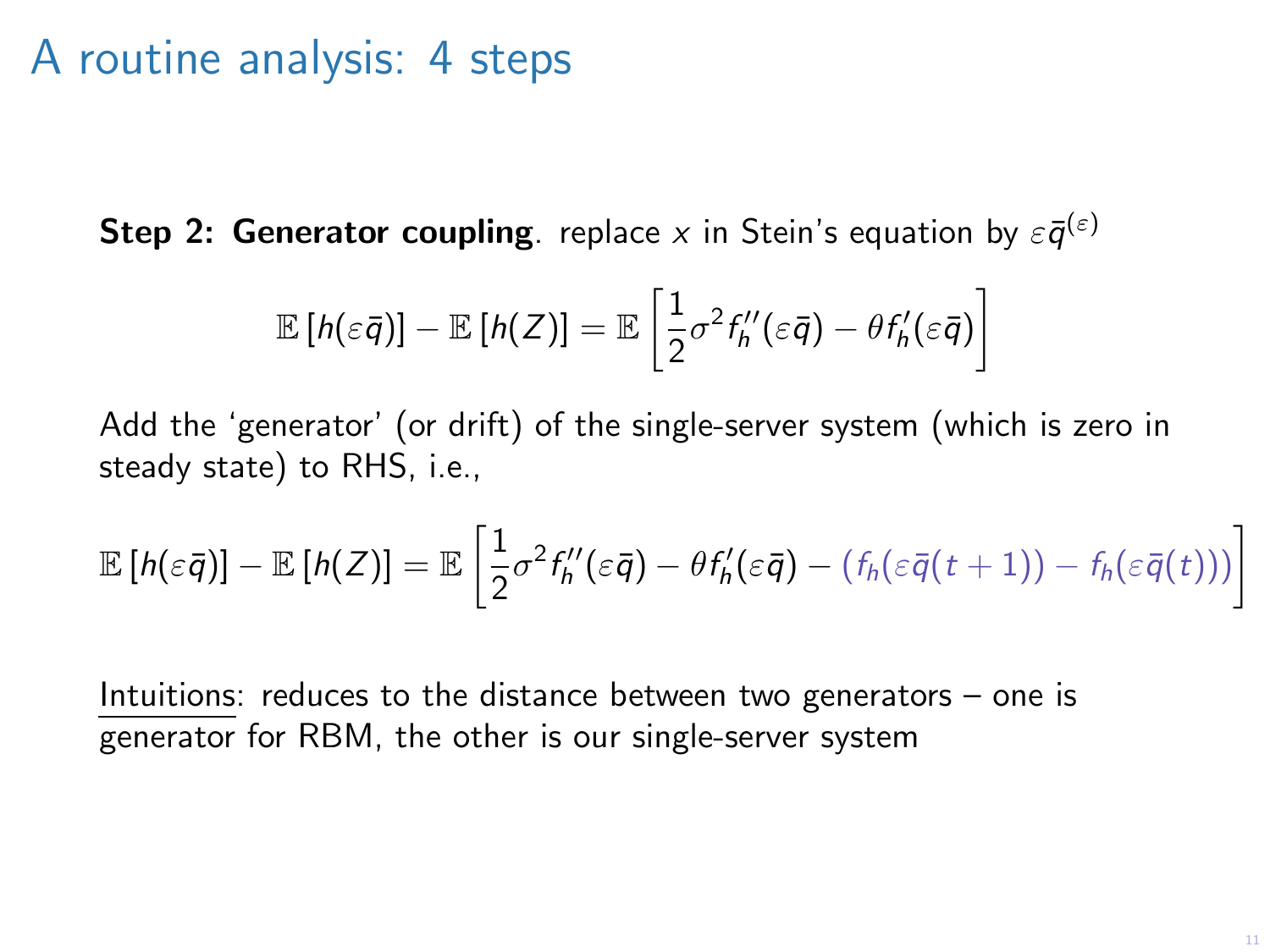Step 3: Taylor expansion. over the generator of single-server system in the hope to recover the structure of generator of RBM.

$$
(f_h(\varepsilon \bar{q}(t+1)) - f_h(\varepsilon \bar{q}(t)))
$$
  
\n
$$
= \mathbb{E}\left[\varepsilon^2 \frac{f_h''(\varepsilon \bar{q})}{2} \left((\sigma_s^{(\varepsilon)})^2 + \sigma_s^2\right) - \varepsilon^2 f_h'(\varepsilon \bar{q})\right]
$$
  
\n
$$
+ \mathbb{E}\left[\varepsilon^3 \frac{f_h'''(\eta)}{6} \left(\bar{a} - \bar{s}\right)^3 + \varepsilon \bar{u} f_h'(\varepsilon \bar{q}(t+1)) - \varepsilon^2 \frac{f_h''(\xi)}{2} \bar{u}^2\right]
$$
  
\n
$$
+ \mathbb{E}\left[\varepsilon^4 \frac{f_h''(\varepsilon \bar{q})}{2}\right]
$$

<u>ldea</u>: set  $\sigma^2=\varepsilon^2\left((\sigma^{\varepsilon}_a)^2+\sigma^2_s\right)$  and  $\theta=\varepsilon^2$  in Stein's equation and hence green term cancels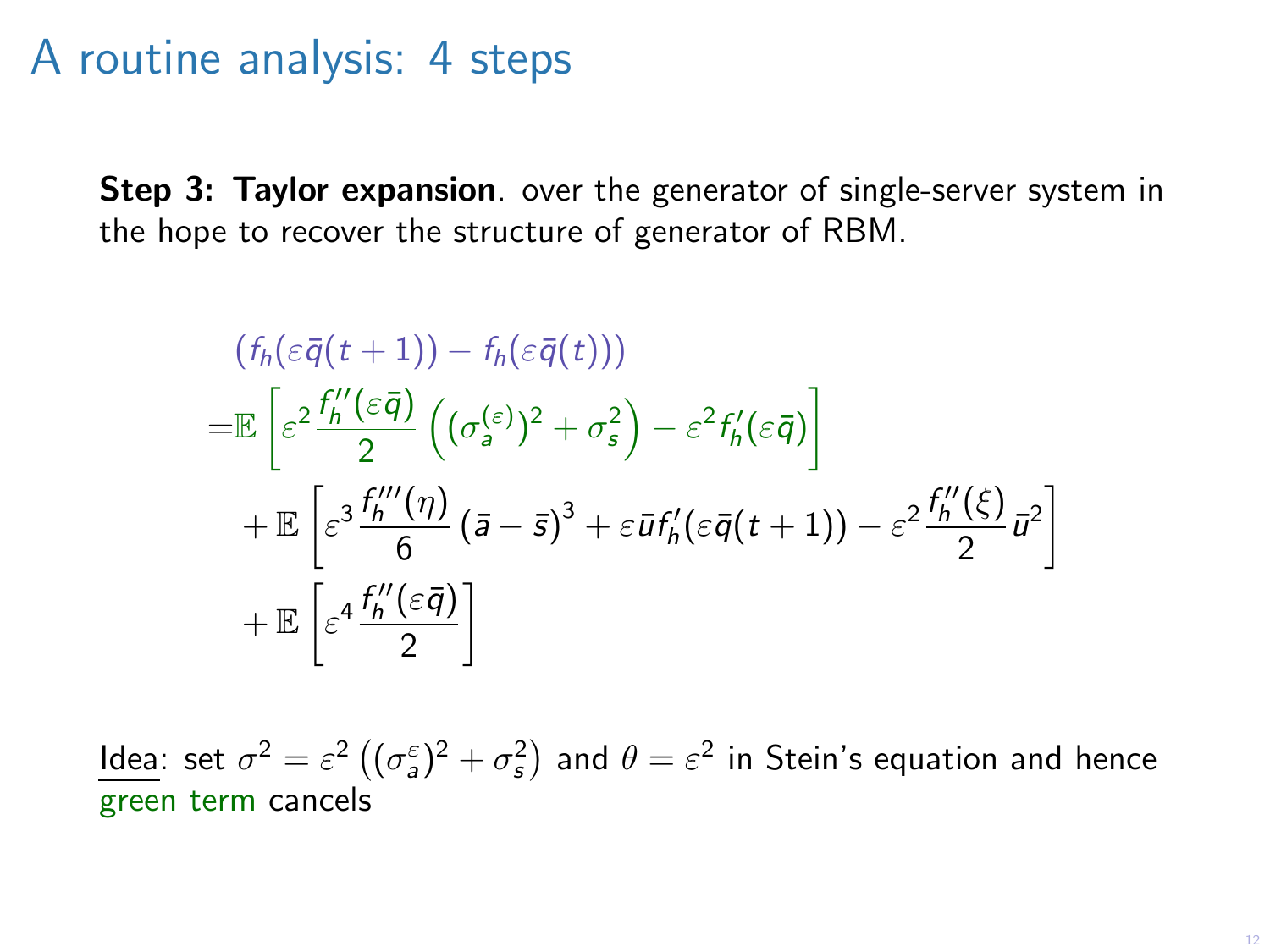Step 4: Gradient bounds. Now we have

$$
\begin{aligned} &\left| \mathbb{E} \left[ h(\varepsilon \bar{q}) \right] - \mathbb{E} \left[ h(Z) \right] \right| \\ &\leq \mathbb{E} \left[ \left| \varepsilon^4 \frac{f_h^{\prime \prime}(\varepsilon \bar{q})}{2} \right| + \left| \varepsilon^3 \frac{f_h^{\prime \prime \prime}(\eta)}{6} \left( \bar{a} - \bar{s} \right)^3 \right| + \left| \varepsilon^2 \frac{f_h^{\prime \prime}(\xi)}{2} \bar{u}^2 \right| \right] \\ &+ \underbrace{\mathbb{E} \left[ \left| \varepsilon \bar{u} f_h'(\varepsilon \bar{q}(t+1)) \right| \right]}_{\mathcal{T}_2} \end{aligned}
$$

Tools: standard gradient bounds for the solution of Stein's equation, i.e.,  $||f''_h|| \leq \frac{||h'||}{\theta}$  $\frac{h'\parallel}{\theta}$  and  $\|f_h'''\|\leq \frac{4\|h'\|}{\sigma^2}$  (noting that  $\|h'\|\leq 1)$ 

Results:

 $\blacktriangleright$   $\mathcal{T}_1 \leq K\varepsilon$  by gradient bounds and boundedness assumption  $\blacktriangleright \ \ {\mathcal{T}_2 \overset{(\mathsf{a})}{=} \mathbb{E}\left[\left| \varepsilon\bar{\mathsf{u}}f_h'(\varepsilon\bar{\mathsf{q}}(t+1)) - \varepsilon\bar{\mathsf{u}}f_h'(0)\right|\right] = \mathbb{E}\left[\left| \varepsilon\bar{\mathsf{u}}(t)f_h''(\zeta)\varepsilon\bar{\mathsf{q}}(t+1)\right|\right] =$ 0, where (a) holds since  $f_h'(0) = 0$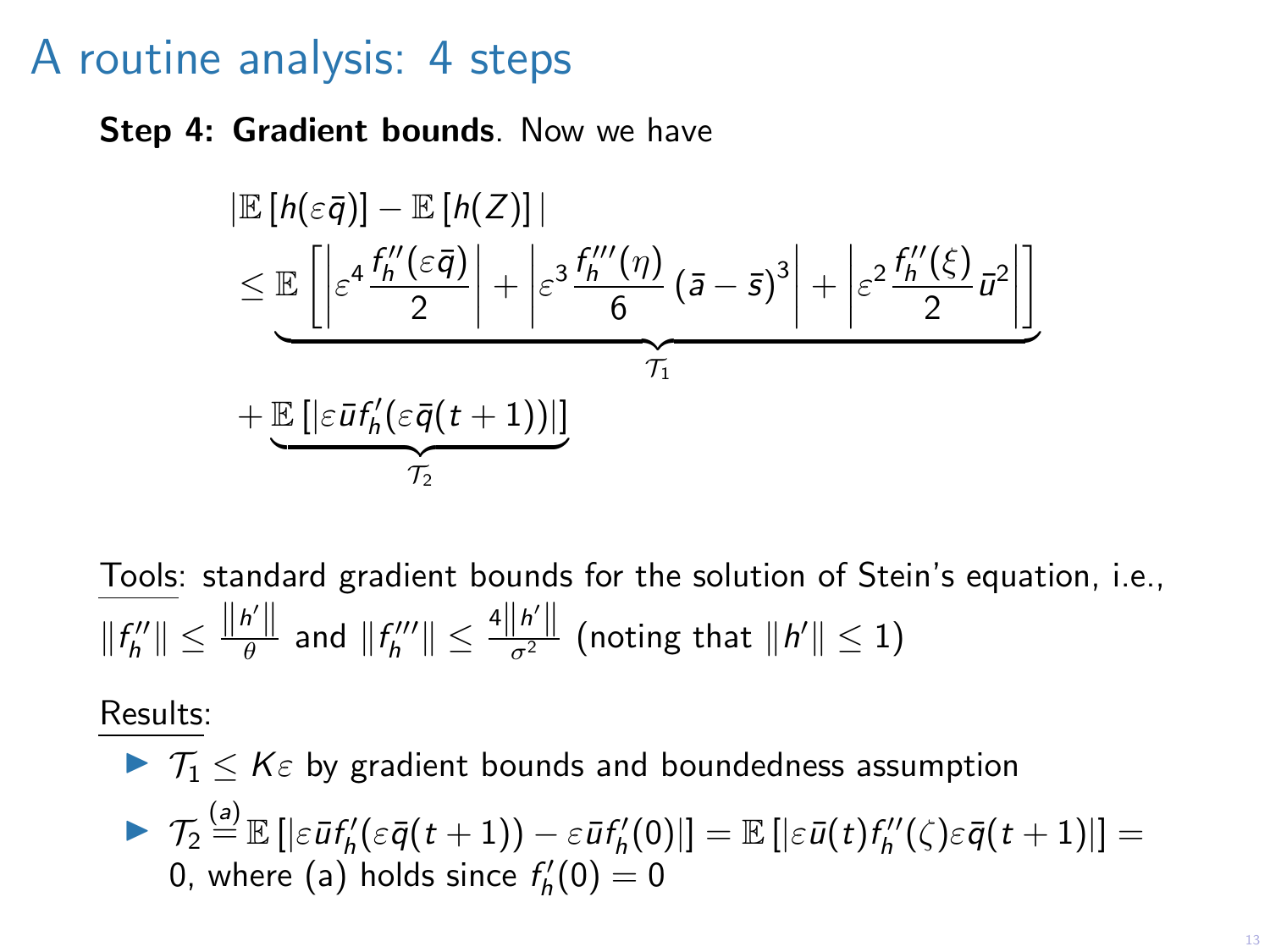# A generalization

#### Assumption (Light-tail assumption)

The arrival process  $a(t)$  and service process  $s(t)$  satisfy that

$$
\mathbb{E}\left[e^{\theta_1 a(t)}\right] \leq D_1 \text{ and } \mathbb{E}\left[e^{\theta_2 s(t)}\right] \leq D_2,
$$

for some constants  $\theta_1 > 0$ ,  $\theta_2 > 0$ ,  $D_1 < \infty$  and  $D_2 < \infty$  that are all independent of  $\varepsilon$ .

#### Theorem

Consider a single-server system that satisfies the light-tail assumption. Let  $Z \sim Exp(\frac{2}{\sqrt{(\varepsilon)}\sqrt{2}})$  $\frac{2}{(\sigma_a^{(\varepsilon)})^2+\sigma_s^2}$ ), then

$$
d_W(\varepsilon \bar{q}^{(\varepsilon)}, Z) = O(\varepsilon \log \frac{1}{\varepsilon}).
$$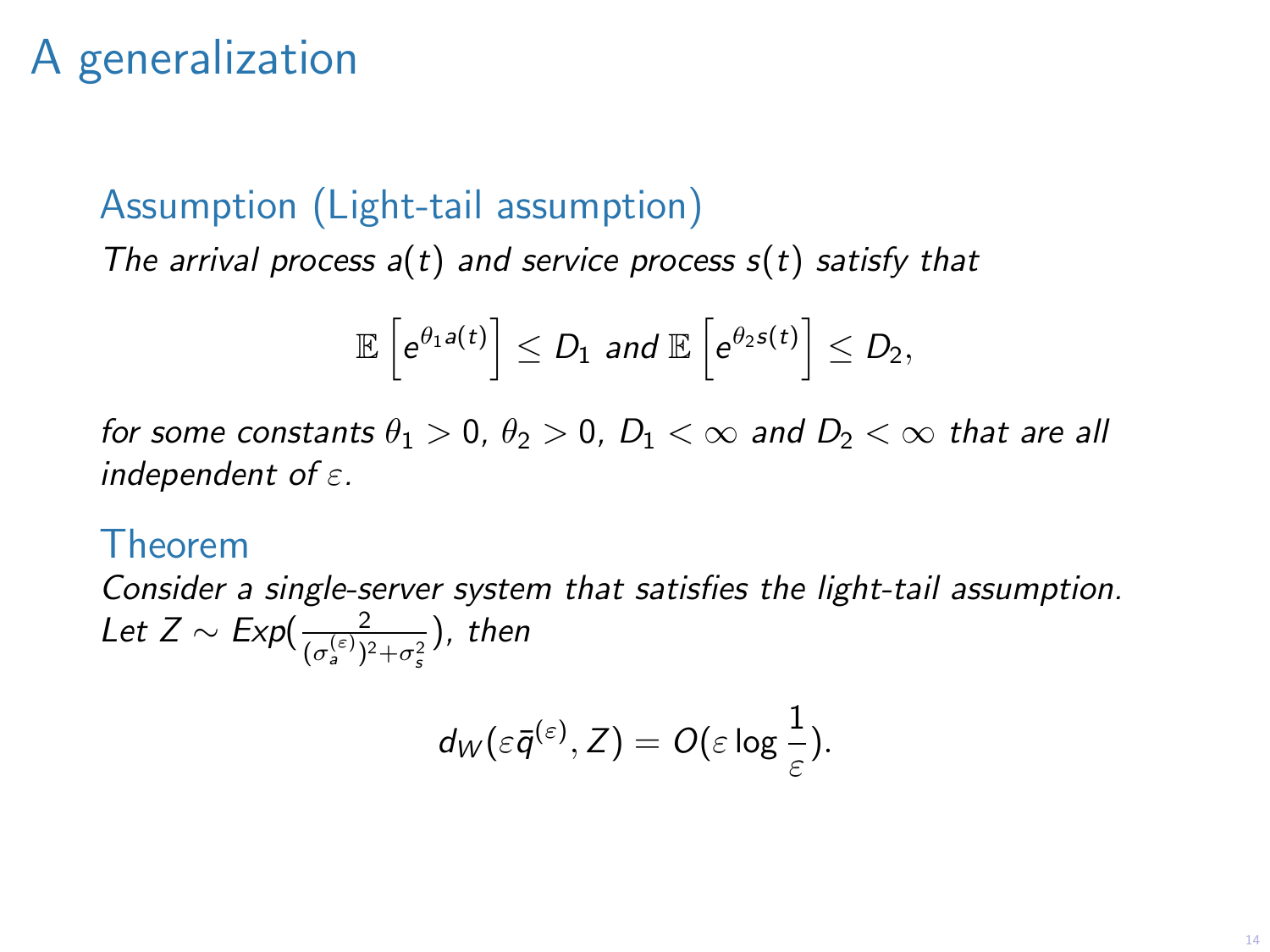# A particular case:  $M/M/1$

#### Theorem

Consider an M/M/1 system with  $\lambda = \mu - \varepsilon$ . Let  $Z \sim Exp(\frac{1}{\lambda})$ , then

$$
d_W(\varepsilon\bar{q}^{(\varepsilon)},Z)\leq \frac{2}{3}\varepsilon.
$$

Idea: follow the same routine analysis and use the generator of  $M/M/1$ system instead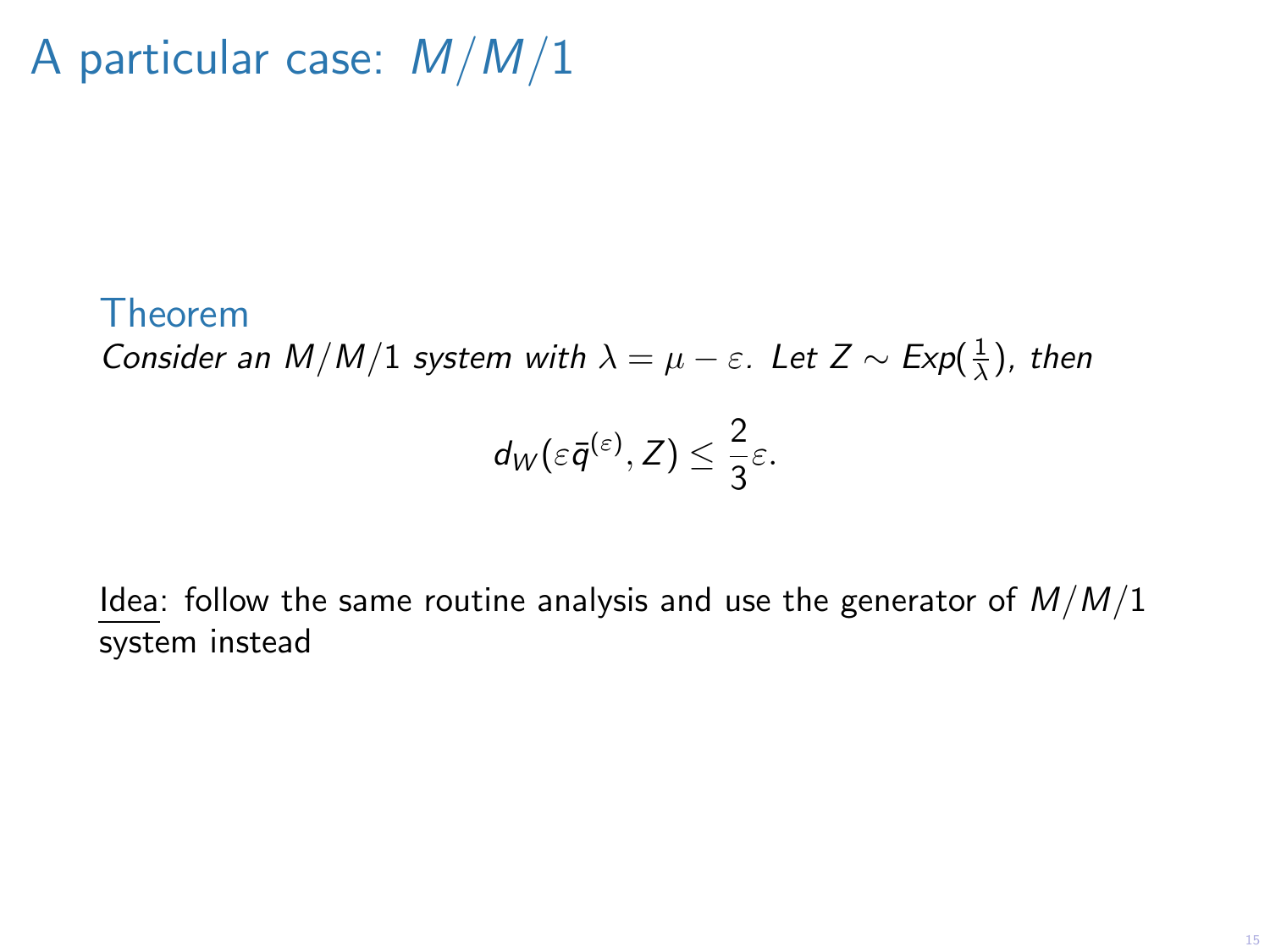### Load balancing

A discrete-time LB model with 1 dispatcher and N queues

$$
\triangleright
$$
 A<sub>Σ</sub>(t) *i.i.d* total arrival at time t

- $S_{\Sigma}(t) := \sum_{n=1} S_n(t)$ , each n i.i.d potential service for queue n
- $\blacktriangleright$  At each time t, one queue is selected

► 
$$
Q_n(t+1) = Q_n(t) + A_n(t) - S_n(t) + U_n(t)
$$
  
\n> Statistics:  $\lambda_{\Sigma}^{(\varepsilon)} = \mu_{\Sigma} - \varepsilon$ ,  $\lambda_{\Sigma}^{(\varepsilon)} = \mathbb{E} [\overline{A}_{\Sigma}]$ ,  $(\sigma_{\Sigma}^{(\varepsilon)})^2 = \text{Var}(\overline{A}_{\Sigma})$ ,  $\mu_{\Sigma} = \mathbb{E} [\overline{S}_{\Sigma}]$  and  $\nu_{\Sigma}^2 = \text{Var}(\overline{S}_{\Sigma})$ 

**The goal**: show that  $\varepsilon \sum_{n=1}^{N} \overline{Q}_{n}^{(\varepsilon)}$  $n^{(c)}$  converges to an exponential distribution as  $\varepsilon \to 0$  with rate  $g(\varepsilon)$  under a class of policies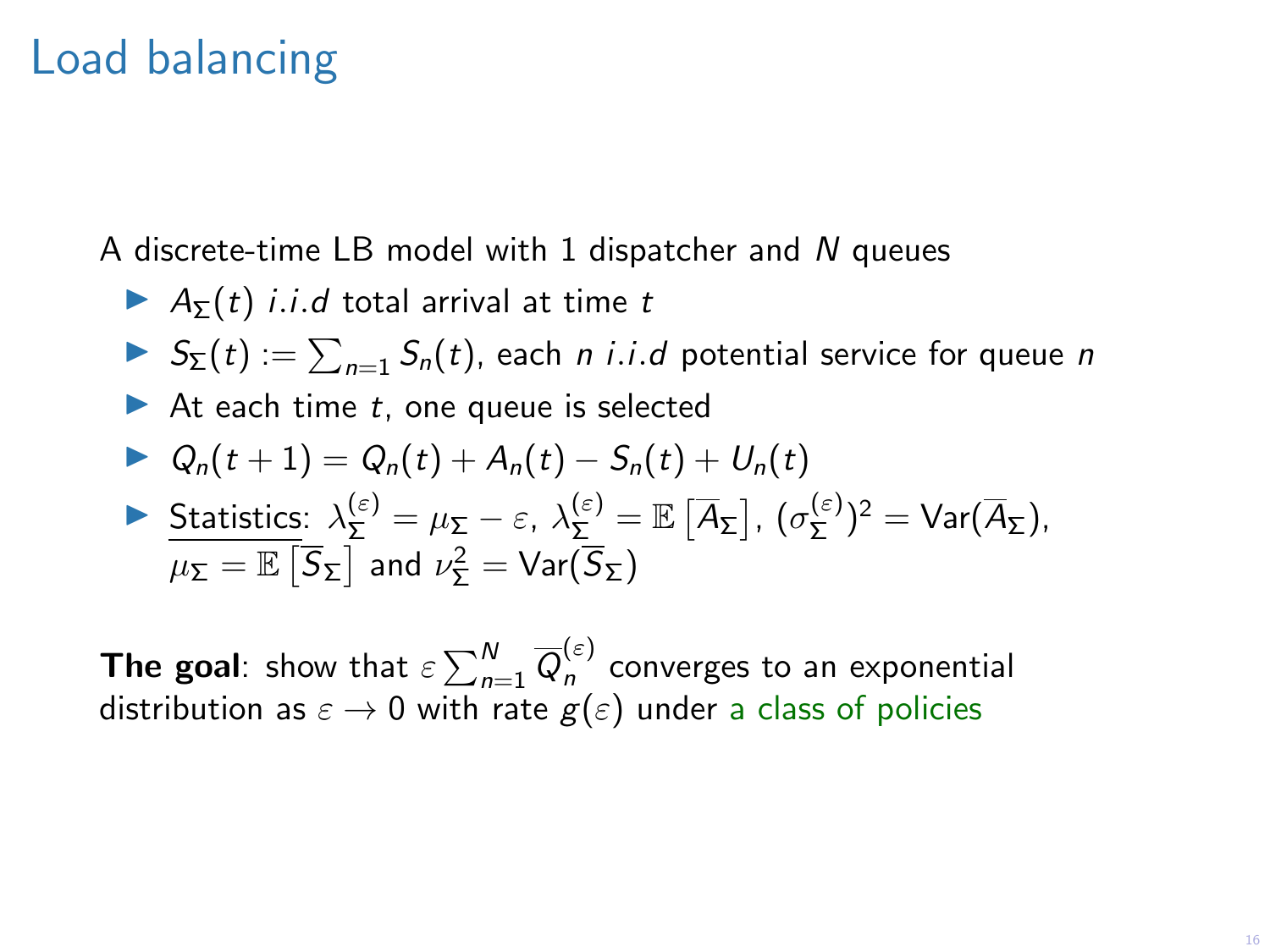### Load balancing: general results

#### Theorem

Consider a set of load balancing systems parameterized by  $\varepsilon$ . Suppose that the load balancing policy is throughput optimal and there exists a function  $g(\varepsilon)$  such that

$$
\mathbb{E}\left[\|\overline{\mathsf{Q}}^{(\varepsilon)}(t+1)\|_1\|\overline{\mathsf{U}}^{(\varepsilon)}\|_1\right] = O(g(\varepsilon)).\tag{3}
$$

Then, we have

$$
d_W(\varepsilon\sum_{n=1}^N\overline{Q}_n^{(\varepsilon)},Z)=O(\max(g(\varepsilon),\varepsilon)).
$$

where  $Z \sim Exp(\frac{2}{\sqrt{(\varepsilon)}\sqrt{2}})$  $\frac{2}{(\sigma_{\Sigma}^{(\varepsilon)})^2 + \nu_{\Sigma}^2}$ ).

Implication: the key is to bound the cross term, which is in fact the key term in drift method, i.e., state-space collapse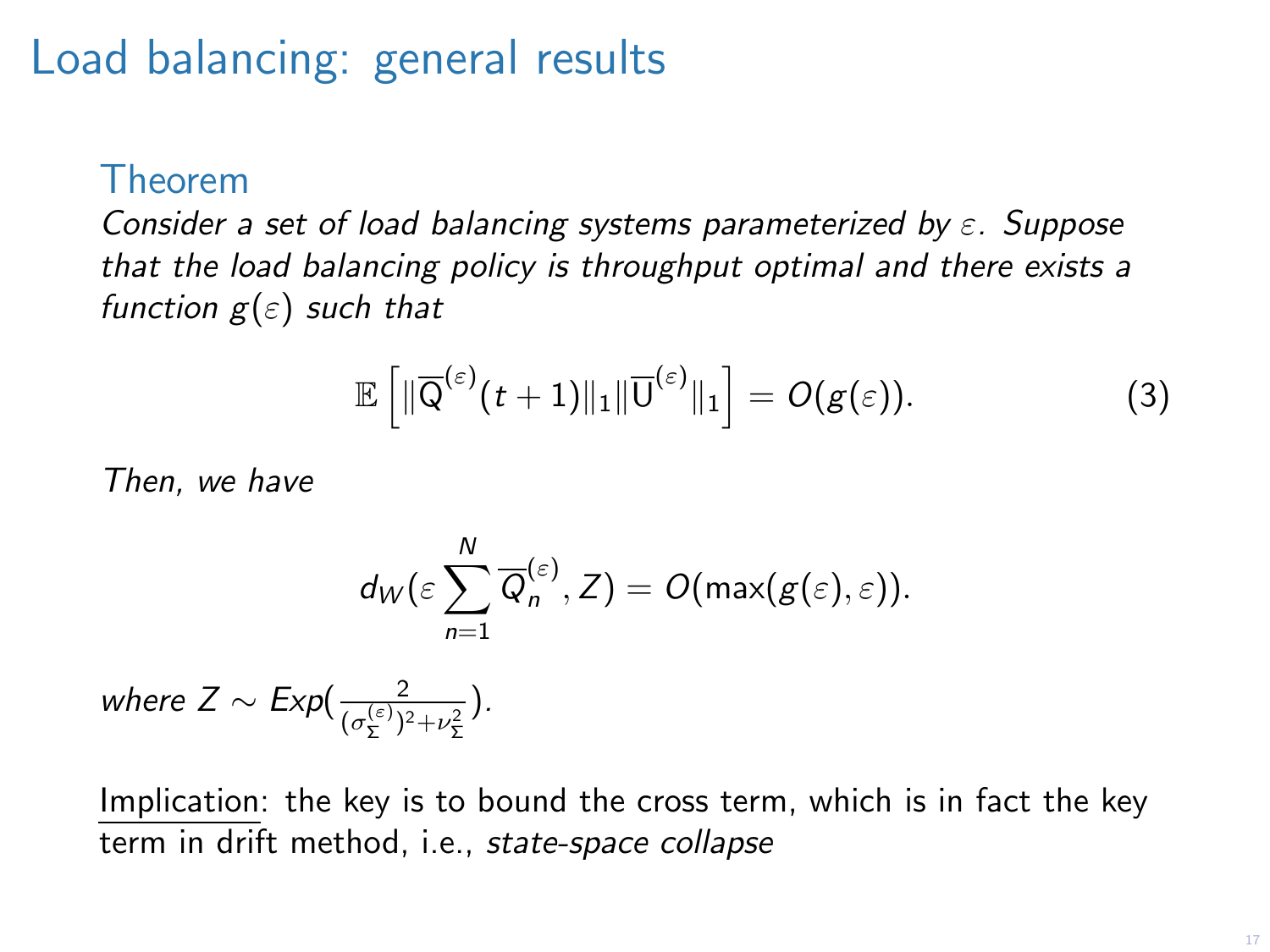#### LB in classical heavy-traffic regime

We consider N is fixed and  $\varepsilon \to 0$ 

#### Theorem

For a class of LB policies (including JSQ, Pod). We have for all  $\varepsilon \leq \varepsilon_0$ ,  $\varepsilon_0 \in (0, \mu_{\Sigma})$ 

$$
\mathbb{E}\left[\|\overline{\mathsf{Q}}^{(\varepsilon)}(t+1)\|_1\|\overline{\mathsf{U}}^{(\varepsilon)}\|_1\right] \leq K\varepsilon\log(1/\varepsilon),\tag{4}
$$

and

$$
d_W(\varepsilon\sum_{n=1}^N \overline{Q}_n^{(\varepsilon)}, Z) \leq K\varepsilon \log(1/\varepsilon).
$$

where  $Z \sim Exp(\frac{2}{\sqrt{(\varepsilon)}\sqrt{2}})$  $\frac{2}{(\sigma_{\Sigma}^{(\varepsilon)})^2+\nu_{\Sigma}^2}$ 

Note 1: one can directly utilize the bounds on the cross term for specific policy, e.g., JSQ in [Hurtado-Lange and Maguluri'20] Note 2: we establish the bounds for general policies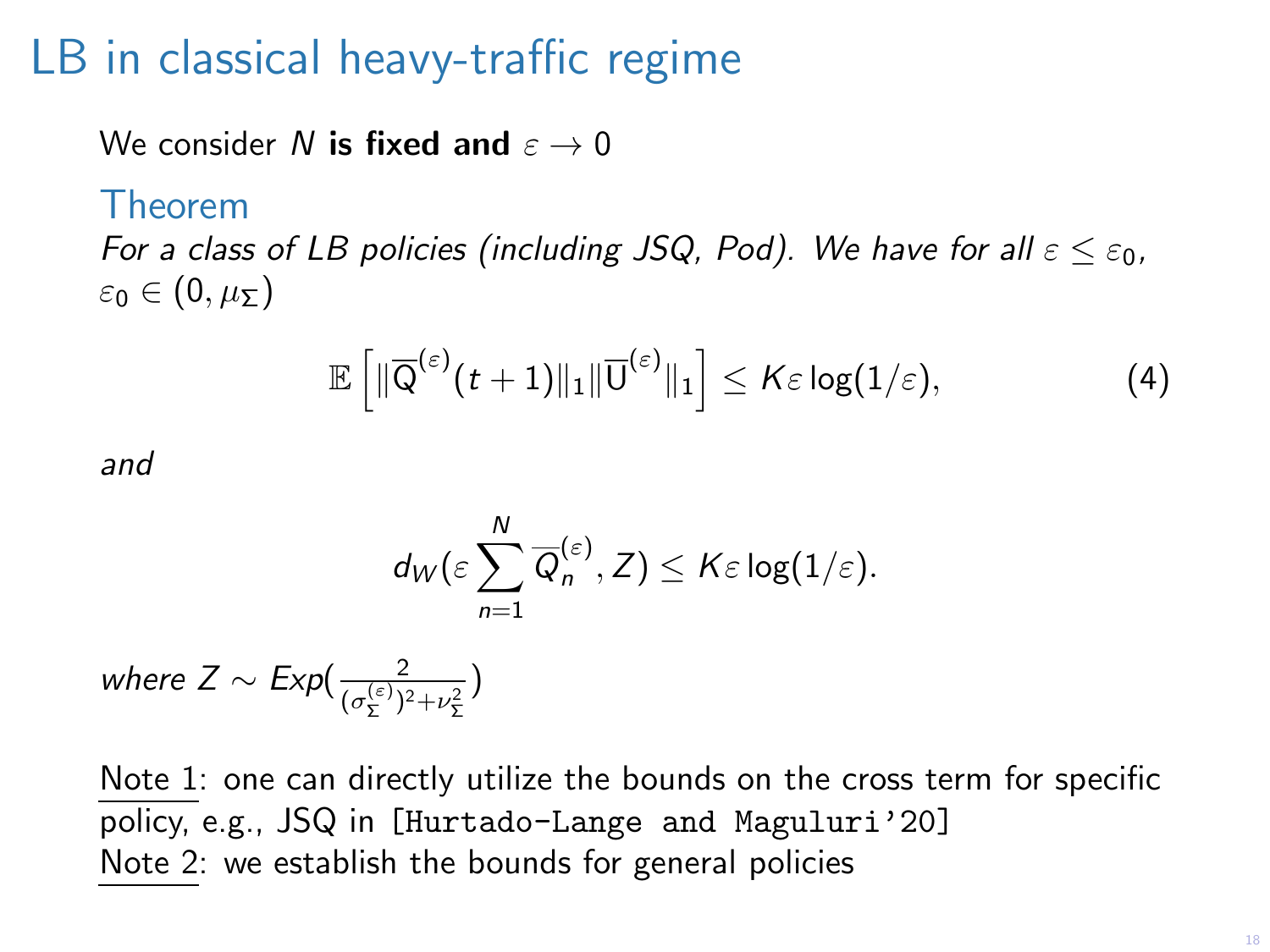### LB in many-server heavy-traffic regime

We consider  $\varepsilon = N^{1-\alpha}$  with  $\alpha > 1$  and  $\mu_{\mathsf{\Sigma}} = cN$  for some  $c > 0$ 

 $\triangleright$  One example: N homogeneous servers with rate 1, then in the regime above,  $\rho = 1 - N^{-\alpha}$ 

We will replace  $\varepsilon$  by N in our parameterized systems and consider two scalings:

$$
(\sigma_{\Sigma}^{(N)})^2 = N\sigma_a^2 \text{ and } (\nu_{\Sigma}^{(N)})^2 = N\sigma_s^2
$$
: 'independent' sum  

$$
(\sigma_{\Sigma}^{(N)})^2 = N^2\tilde{\sigma}_a^2 \text{ and } (\nu_{\Sigma}^{(N)})^2 = N^2\tilde{\sigma}_s^2
$$
: 'correlated' sum

**The goal**: show that  $N^{f(\alpha)}\sum_{n=1}^{N}\overline{Q}_{n}^{(N)}$  $n^{(1)}$  converges to an exponential distribution as  $N \to \infty$  with rate  $g(N)$  under a class of policies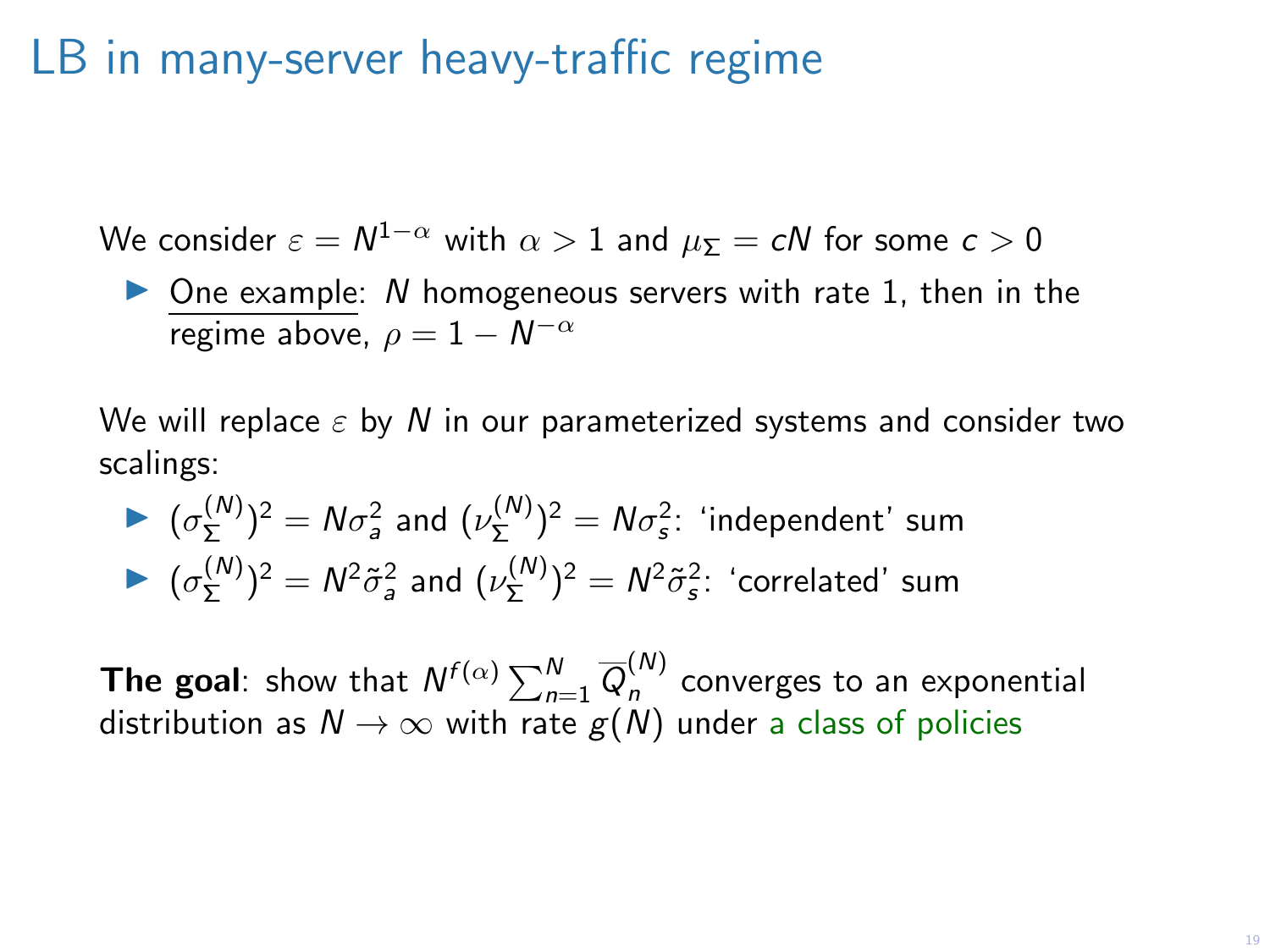### LB in many-server heavy-traffic regime

#### Lemma (Independent case)

Consider a set of load balancing systems parameterized by N such that  $\varepsilon = N^{1-\alpha}, \, \alpha > 1$  with  $\mu_{\mathbf{\Sigma}} = \theta(N)$  and  $\mathcal{A}_{\textit{max}} = \theta(N).$  Assume that  $(\sigma_{\Sigma}^{(N)}$  $(\binom{N}{\Sigma})^2 = N\sigma_a^2$  and  $(\nu_{\Sigma}^{(N)})$  $(\frac{N}{\Sigma})^2 = N\sigma_s^2$ . Suppose that the load balancing policy is throughput optimal and there exists a function  $g(N)$  such that

$$
\frac{1}{N}\mathbb{E}\left[\|\overline{Q}^{(N)}(t+1)\|_1\|\overline{U}^{(N)}\|_1\right]=O(g(N)).
$$
\n(5)

Then, we have

$$
d_W(N^{-\alpha}\sum_{n=1}^N\overline{Q}_n^{(N)},Z)=O(\max(g(N),N^{2-\alpha})).
$$

where  $Z \sim Exp(\frac{2}{\sigma_a^2 + \nu_s^2})$ .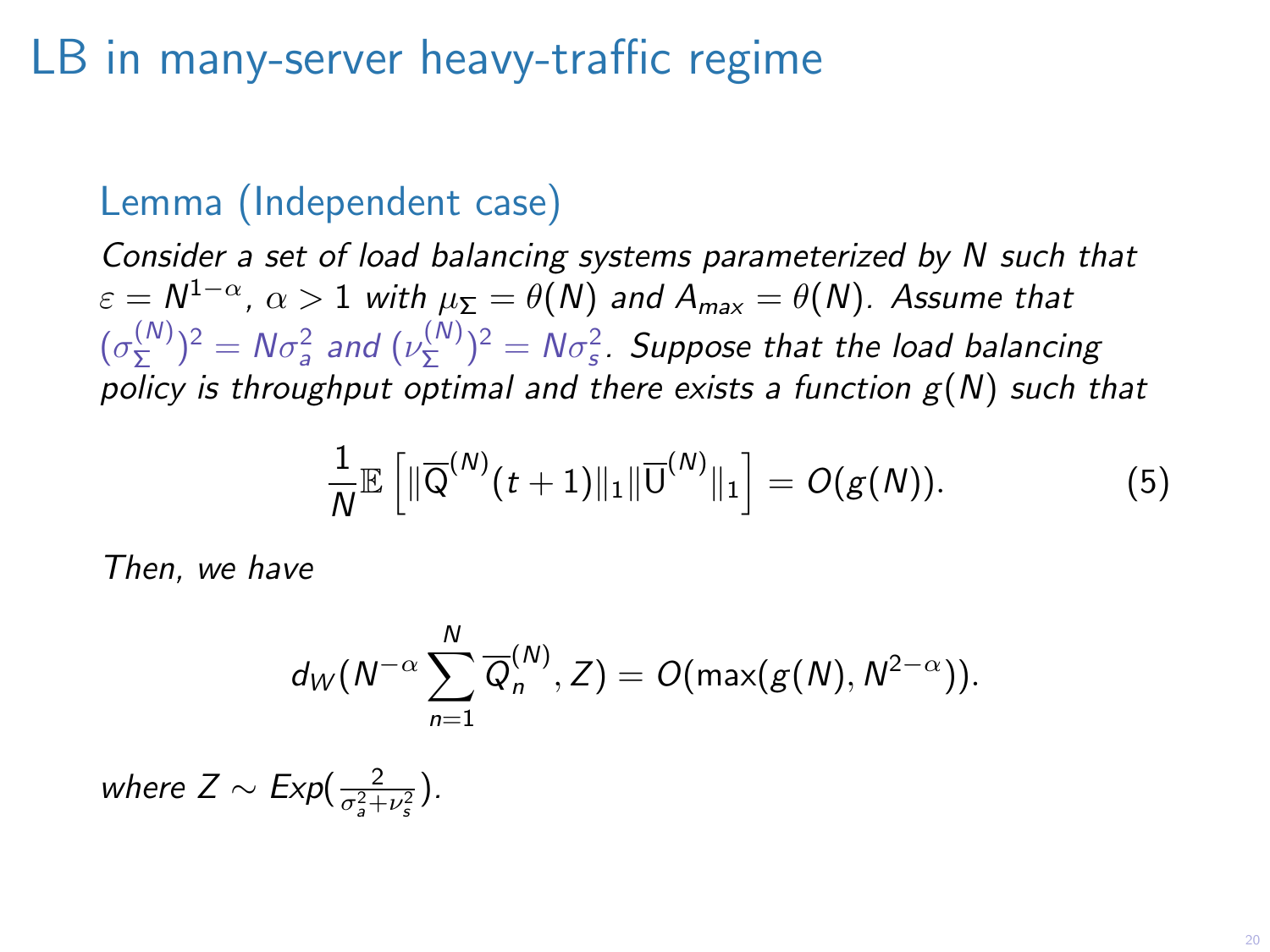### LB in many-server heavy-traffic regime

#### Lemma (Correlated case)

Consider a set of load balancing systems parameterized by N such that  $\varepsilon = N^{1-\alpha}, \, \alpha > 1$  with  $\mu_{\mathbf{\Sigma}} = \theta(N)$  and  $\mathcal{A}_{\textit{max}} = \theta(N).$  Assume that  $(\sigma_{\Sigma}^{(N)}$  $(\binom{N}{\Sigma})^2 = N^2 \tilde{\sigma}_a^2$  and  $(\nu_{\Sigma}^{(N)})$  $(\binom{N}{\Sigma})^2 = N^2 \tilde{\sigma}_s^2$ . Suppose that the load balancing policy is throughput optimal and there exists a function  $g(N)$  such that

$$
\frac{1}{N^2} \mathbb{E}\left[\|\overline{Q}^{(N)}(t+1)\|_1 \|\overline{U}^{(N)}\|_1\right] = O(g(N)).
$$
 (6)

Then, we have

$$
d_W(N^{-\alpha-1}\sum_{n=1}^N\overline{Q}_n^{(N)},Z)=O(\max(g(N),N^{-\alpha})).
$$

where  $Z \sim Exp(\frac{2}{\tilde{\sigma}_a^2 + \tilde{\nu}_s^2})$ .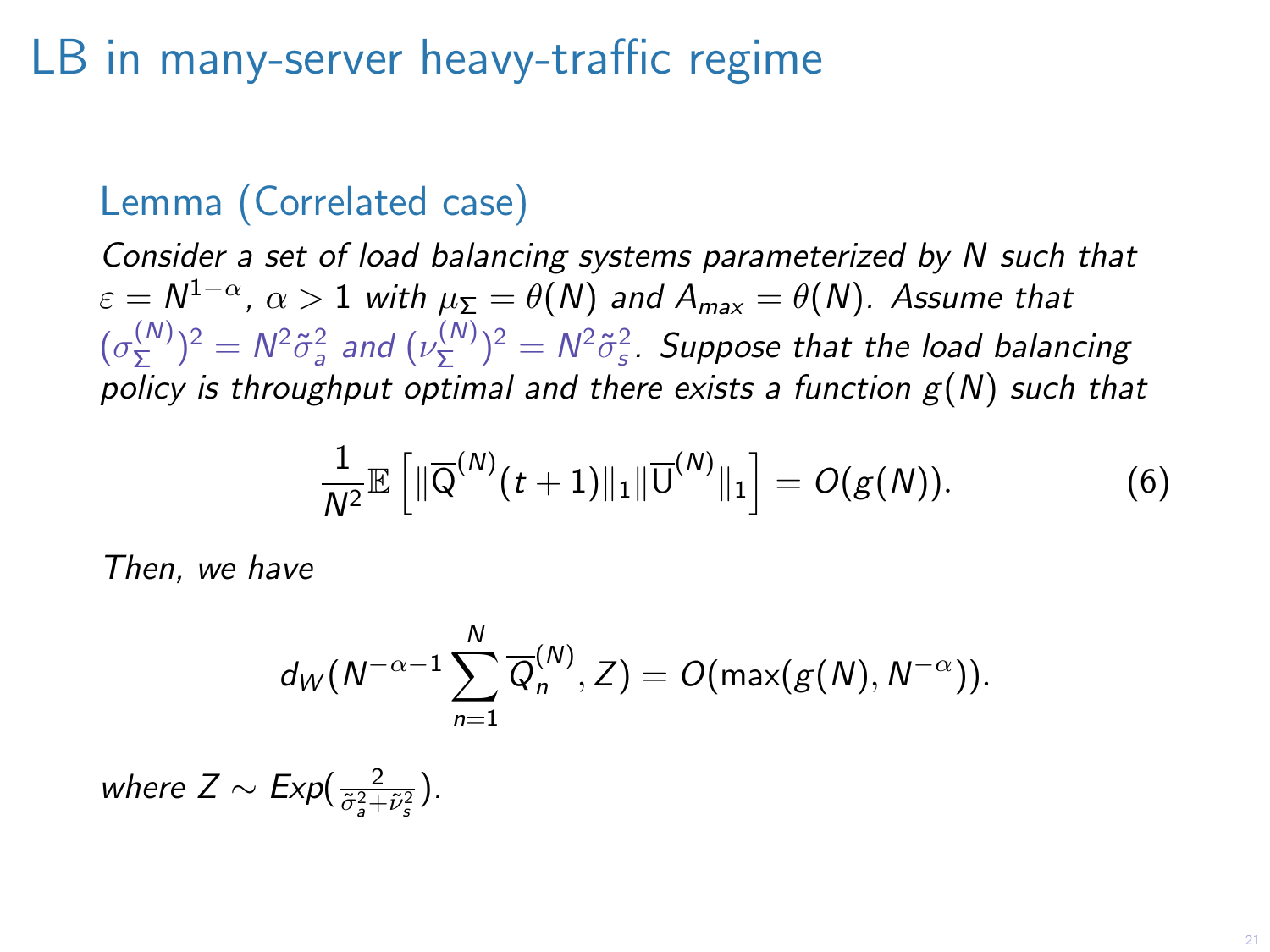### LB in many-server heavy-traffic regime: JSQ and Pod

#### Theorem (Independent case)

Consider a set of load balancing systems parameterized by N such that  $\varepsilon = N^{1-\alpha}, \, \mu_\Sigma = \theta(N), \, A_{\textit{max}} = \theta(N).$  Assume that  $(\sigma_\Sigma^{(N)})$  $(\binom{N}{\Sigma})^2 = N\sigma_a^2$  and  $(\nu^{(N)}_{\Sigma})$  $(\binom{N}{\Sigma})^2 = N\sigma_s^2$ . Let  $Z \sim Exp(\frac{2}{\sigma_s^2 + \nu_s^2})$ . s Then, under JSQ, we have

$$
d_W(N^{-\alpha}\sum_{n=1}^N\overline{Q}_n^{(N)},Z)=O(N^{4-\alpha}\log N).
$$

Under Power-of-d with homogeneous servers, we have

$$
d_W(N^{-\alpha}\sum_{n=1}^N\overline{Q}_n^{(N)},Z)=O(N^{4.5-\alpha}\log N).
$$

Note: similar results are also obtained in [Hurtado-Lange and Maguluri'20]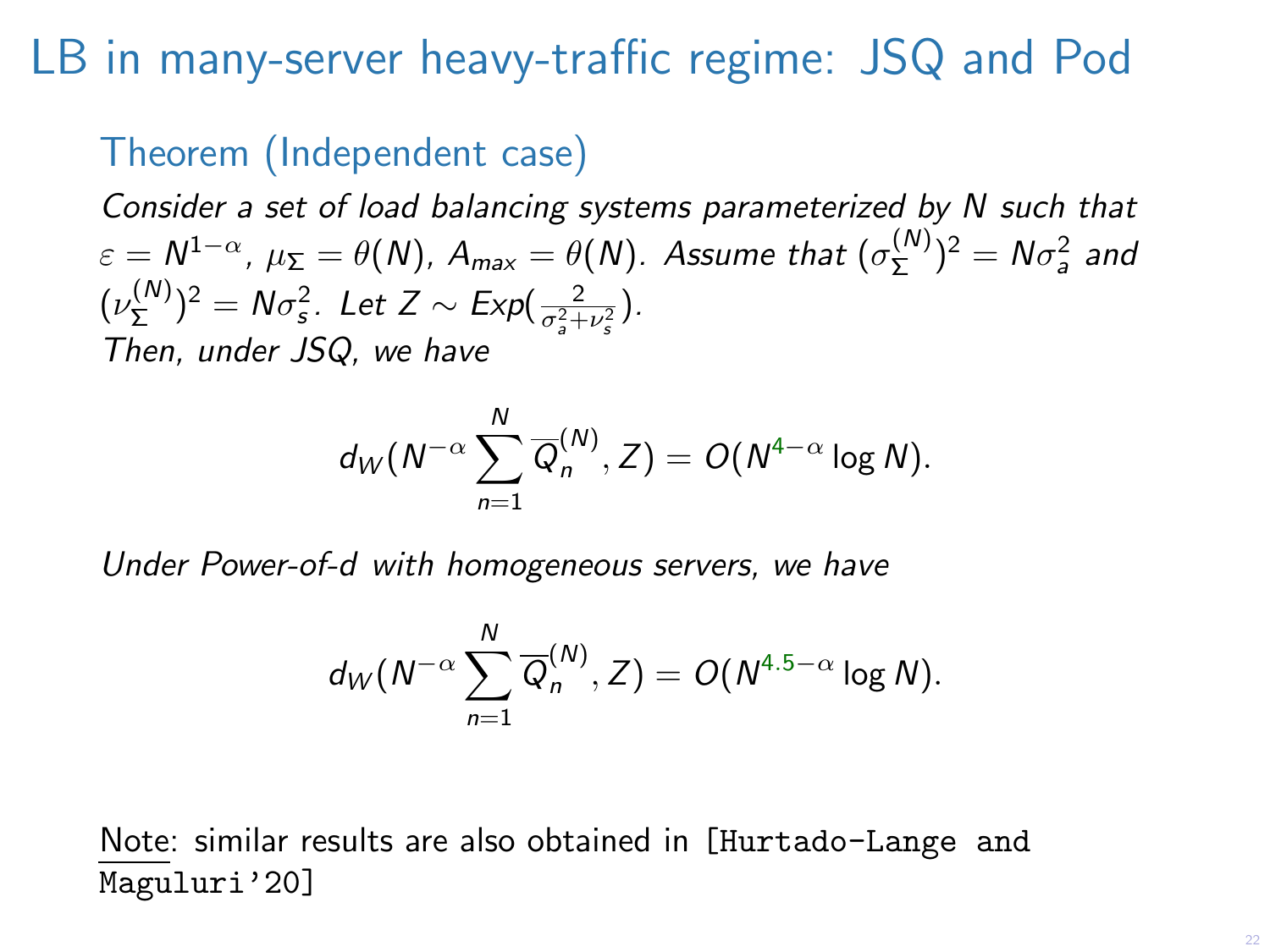LB in many-server heavy-traffic regime: JSQ and Pod

#### Theorem (Correlated case)

Consider a set of load balancing systems parameterized by N such that  $\varepsilon = N^{1-\alpha}, \, \mu_\Sigma = \theta(N).$   $\displaystyle A_{\sf max} = \theta(N).$  Assume that  $(\sigma_\Sigma^{(N)}$  $\sum_{\Sigma}^{(N)}$ )<sup>2</sup> =  $N^2 \tilde{\sigma}_a^2$  and  $(\nu_\Sigma^{(N)}$  $(\binom{N}{\Sigma})^2 = N^2 \tilde{\sigma}_s^2$ . Let  $Z \sim Exp(\frac{2}{\tilde{\sigma}_s^2 + \tilde{\nu}_s^2})$ . Then, under JSQ, we have

$$
d_W(N^{-\alpha-1}\sum_{n=1}^N \overline{Q}_n^{(N)}, Z) = O(N^{3-\alpha}\log N),
$$

Under Power-of-d with homogeneous servers, we have

$$
d_W(N^{-\alpha-1}\sum_{n=1}^N \overline{Q}_n^{(N)}, Z) = O(N^{3.5-\alpha}\log N).
$$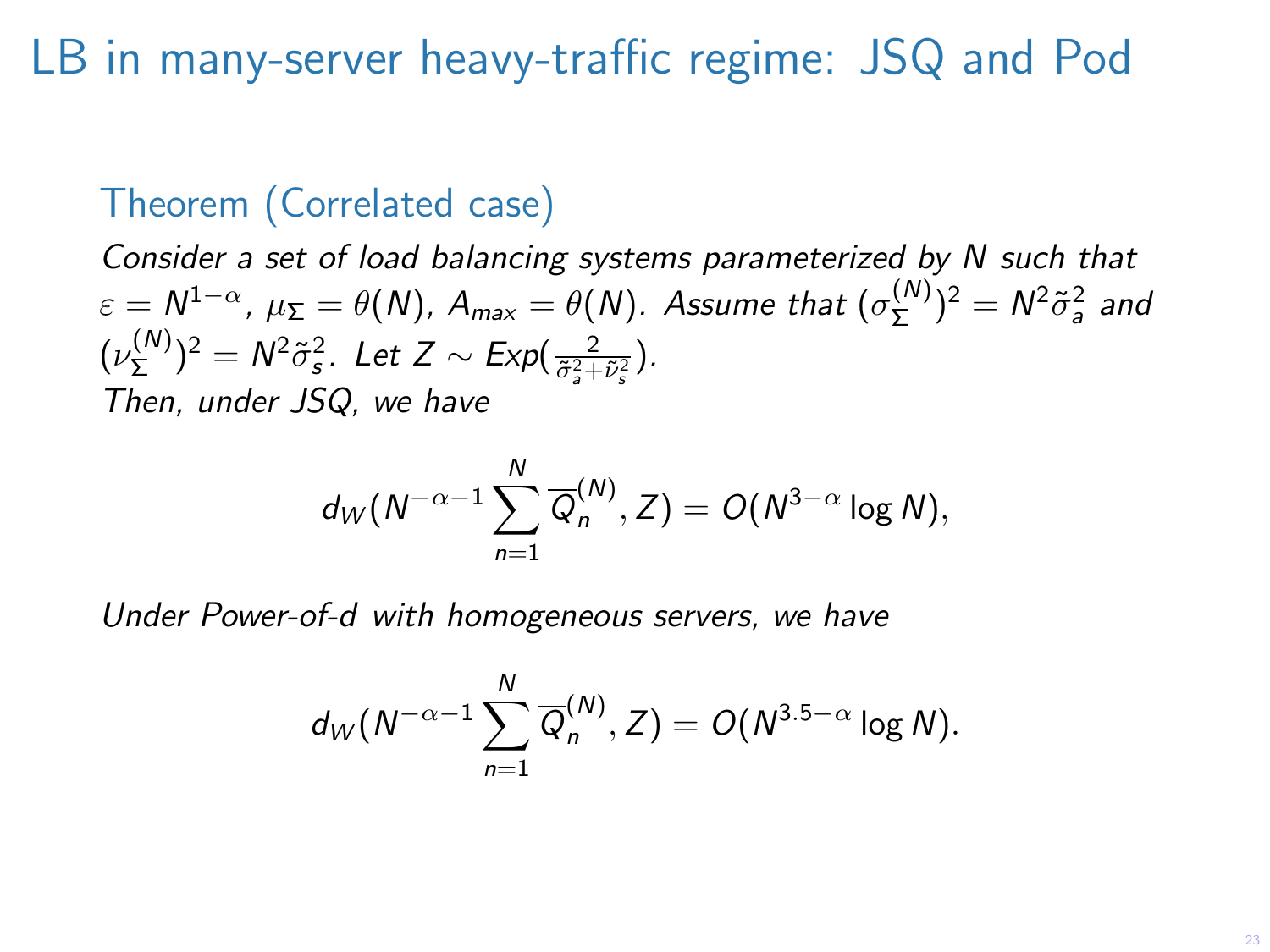### Comparison of two heavy-traffic regimes

**► Classical heavy-traffic regime**: N fixed,  $\varepsilon \to 0$ : JSQ and Pod have the same convergence rate, i.e.,

$$
d_W(\varepsilon\sum_{n=1}^N \overline{Q}_n^{(\varepsilon)}, Z) \leq K\varepsilon\log(1/\varepsilon).
$$

 $\triangleright$  Many-server heavy-traffic regime: JSQ and Pod have different convergence rates, i.e.,

$$
\begin{array}{ll} \text{(JSQ)} & d_W(N^{-\alpha}\sum_{n=1}^N \overline{Q}_n^{(N)}, Z) = O(N^{4-\alpha}\log N) \\ \text{(Pod)} & d_W(N^{-\alpha}\sum_{n=1}^N \overline{Q}_n^{(N)}, Z) = O(N^{4.5-\alpha}\log N), \end{array}
$$

Implication: many-server heavy-traffic regime is better at differentiating the strongness of state-space collapse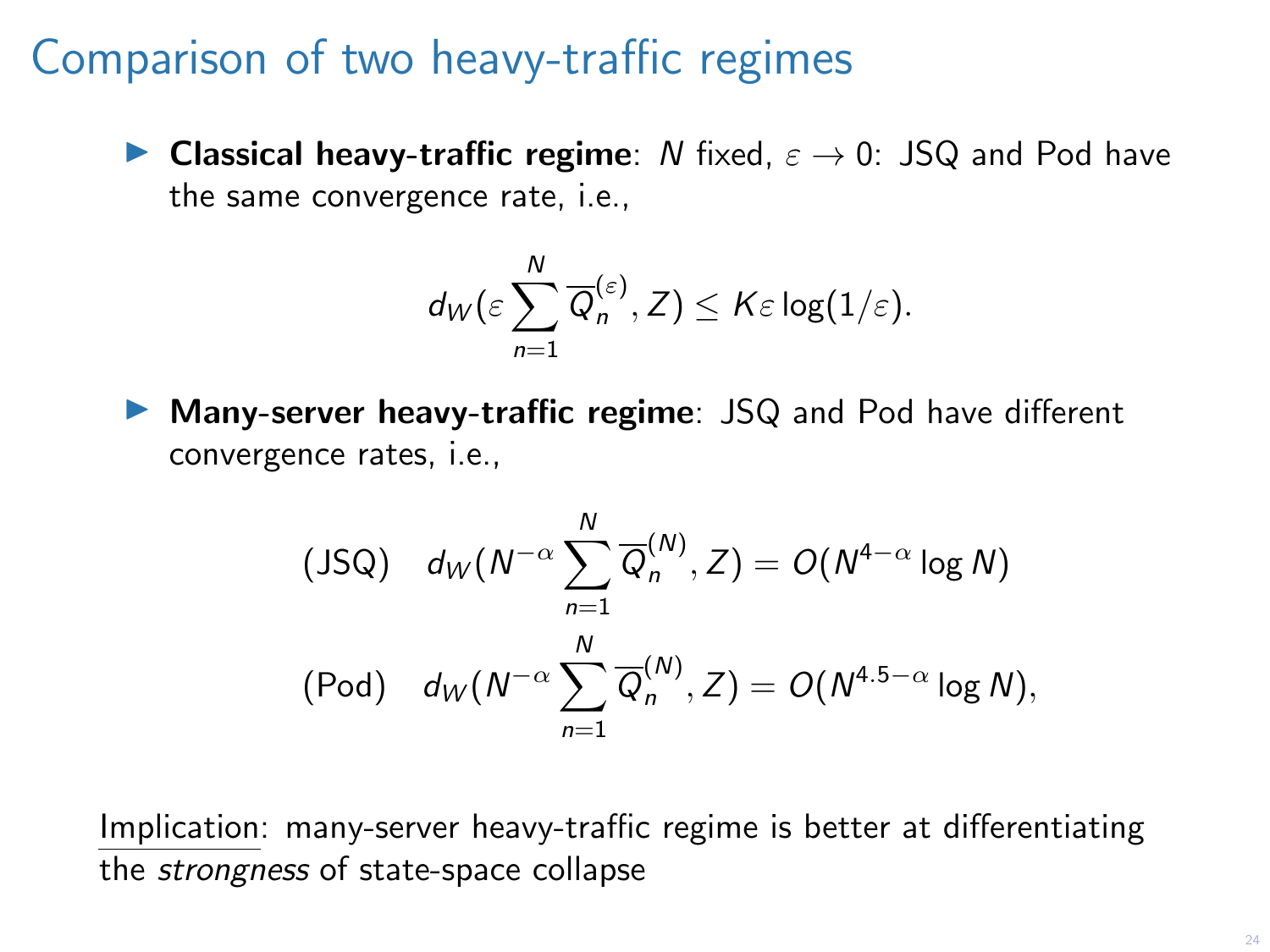## Scheduling: Max-Weight

A discrete-time N-queue model...

- $\blacktriangleright \lambda = (\lambda_n)_n$  and  $\sigma^2 = (\sigma_n^2)_n$  for arrival and  $\mu = (\mu_n)_n$  and  $\nu^2 = (\nu_n^2)_n$ for the service
- ▶ Capacity region:  $\mathcal{R} = \{r \ge 0 : \langle c^{(k)}, r \rangle \le b^{(k)}, k = 1, 2, ..., K\}$

**Example 16** 
$$
\mathcal{F}^{(k)} \triangleq \{r \in \mathcal{R} : \langle c^{(k)}, r \rangle = b^{(k)}\}
$$

► We fix a particular  $\mathcal{F}^{(k)}$  and a point  $\boldsymbol{\lambda}^{(k)} \in \text{Relint}(\mathcal{F}^{(k)})$ 

Let 
$$
\lambda^{(\varepsilon)} \triangleq \lambda^{(k)} - \varepsilon c^{(k)}
$$

**The goal**: show that  $\varepsilon \langle \mathsf{c}^{(k)}, \overline{\mathsf{Q}}^{(\varepsilon)} \rangle$  converges to an exponential distribution as  $\varepsilon \to 0$  with rate  $g(\varepsilon)$  under Max-Weight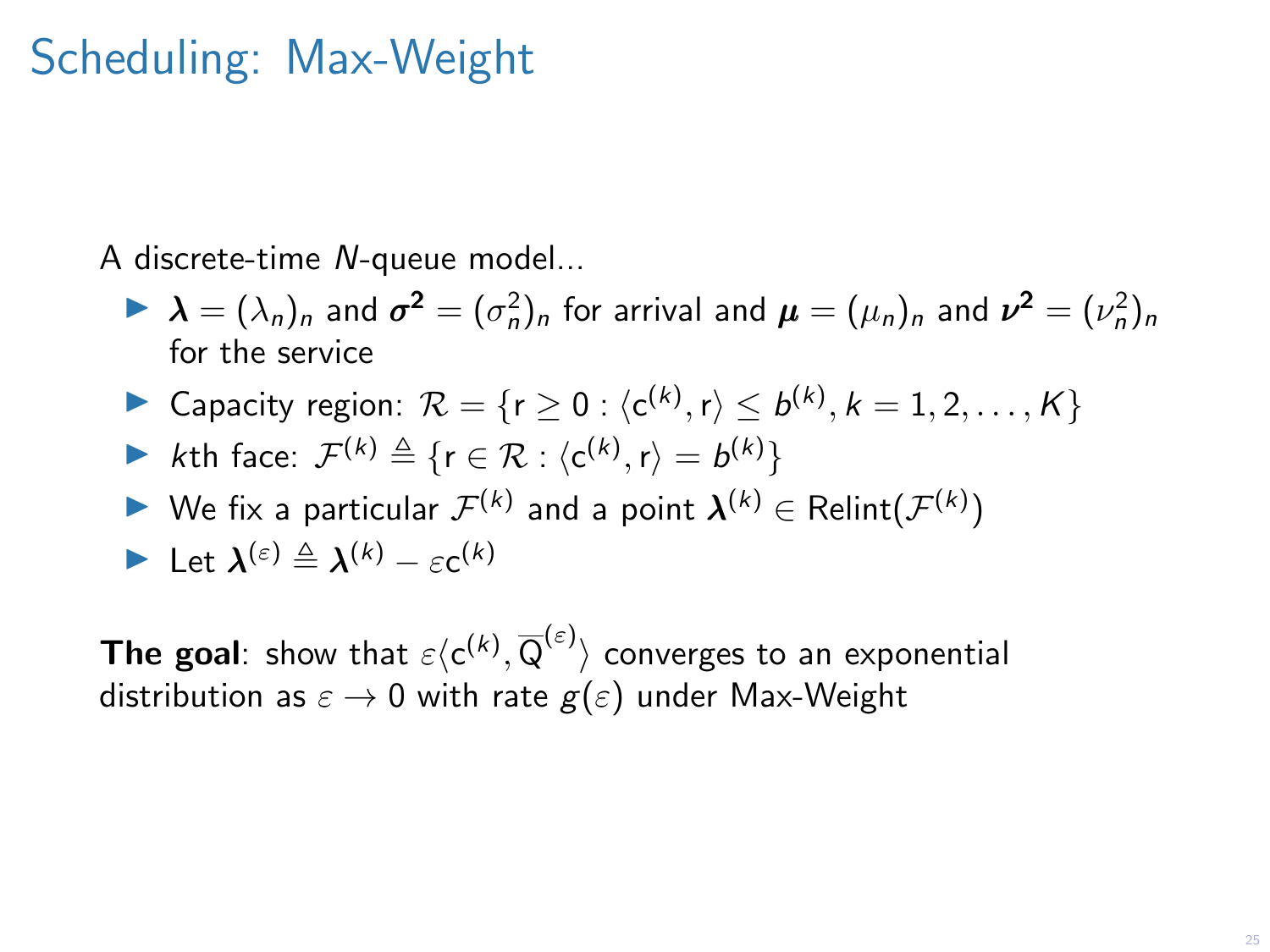# Scheduling: Max-Weight

#### Theorem

Consider a set of scheduling systems described above that are parametrized by  $\varepsilon$  defined above. Suppose the scheduling policy is  ${\it MaxWeight}$  and  $Z \sim \textit{Exp}(\frac{2}{\langle (c^{(k)})^2, (\pmb{\sigma}^{(\varepsilon)})^2 \rangle})$ , then

$$
d_W(\varepsilon \langle c^{(k)}, \overline{\mathsf{Q}}^{(\varepsilon)} \rangle, Z) = O\left(\varepsilon \log \frac{1}{\varepsilon}\right).
$$

Proof idea: 4 steps Stein's method (routine)  $+$  key bounds from drift method (e.g., [Eryilmaz and Srikant'12, Hurtado-Lange and Maguluri'20])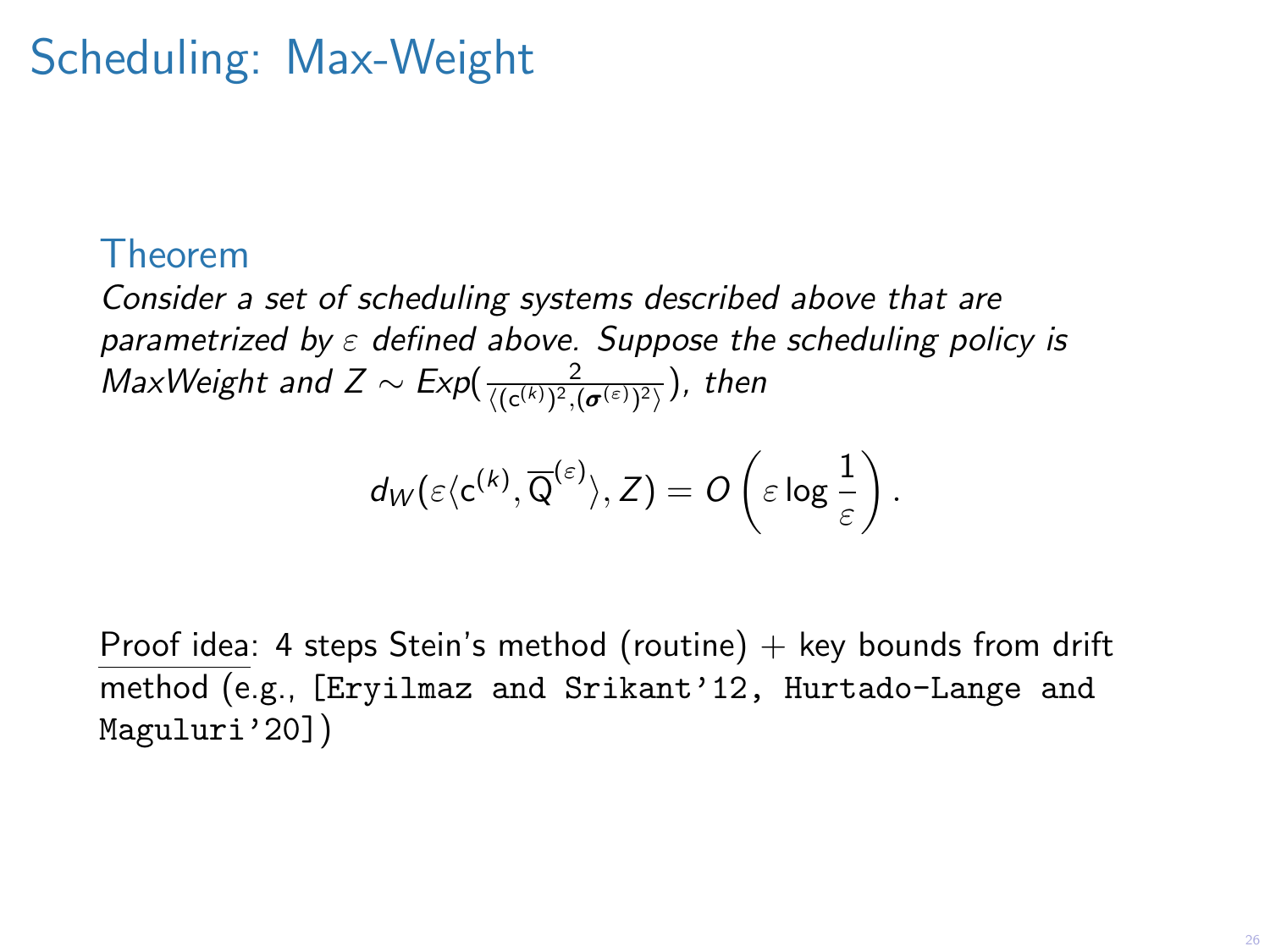# Conclusion

- ▶ Stein's method provides a powerful way of obtaining stronger results by utilizing results of drift method
- $\triangleright$  This can be readily applied to LB: classical heavy-traffic regime and many-server heavy-traffic regime
- $\blacktriangleright$  This can be readily applied to scheduling: Max-Weight
- **Den problem**: what if  $1 < \alpha \leq 4$  in the many-server heavy-traffic regime?



with convergence rates